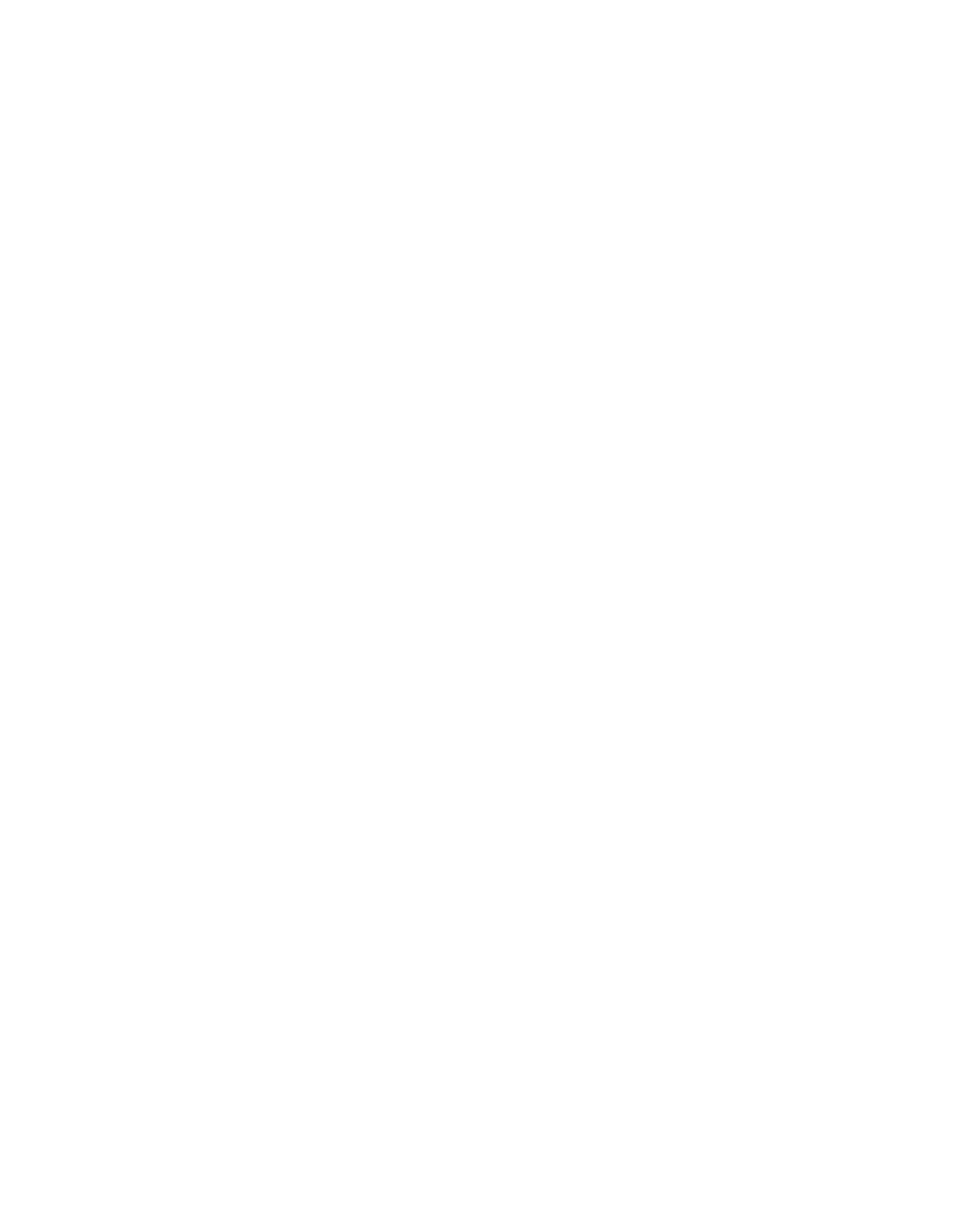#### **Table of Contents**

| PREAMBLE  |  |
|-----------|--|
| BY-LAW 1  |  |
| BY-LAW 2  |  |
| BY-LAW 3  |  |
| BY-LAW 4  |  |
| BY-LAW 5  |  |
| BY-LAW 6  |  |
| BY-LAW 7  |  |
| BY-LAW 8  |  |
| BY-LAW 9  |  |
| BY-LAW 10 |  |
| BY-LAW 11 |  |
| BY-LAW 12 |  |
| BY-LAW 13 |  |
| BY-LAW 14 |  |
| BY-LAW 15 |  |
| BY-LAW 16 |  |
| BY-LAW 17 |  |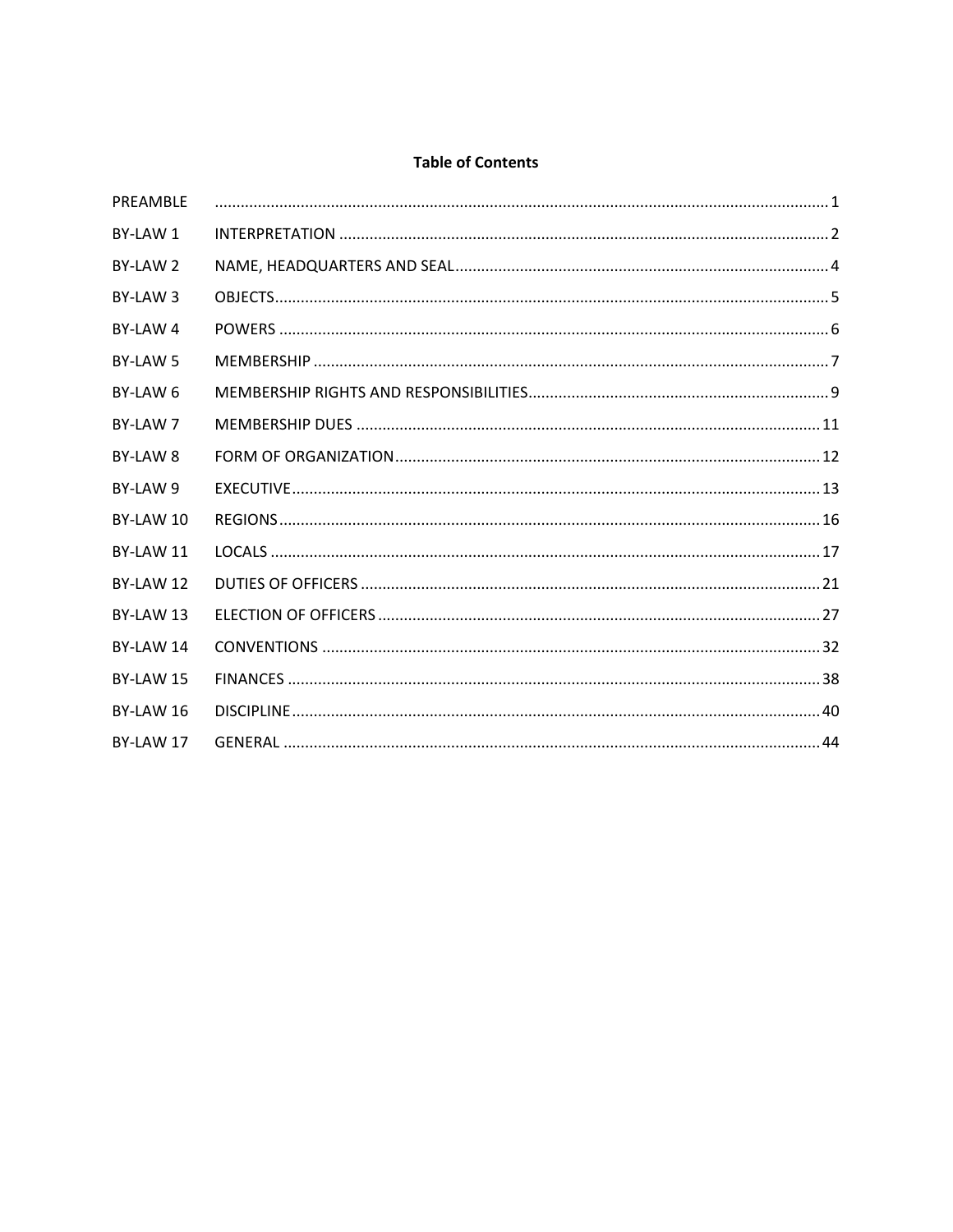# <span id="page-3-0"></span>**PREAMBLE**

**WHEREAS** the Union of Northern Workers is constituted under an Act of the Legislature of the Northwest Territories, and;

**WHEREAS** that Act provides for the making of By-Laws,

These are hereby constituted By-Laws of the Union of Northern Workers until such time and in such manner as they may be amended from time to time in accordance with these By-Laws.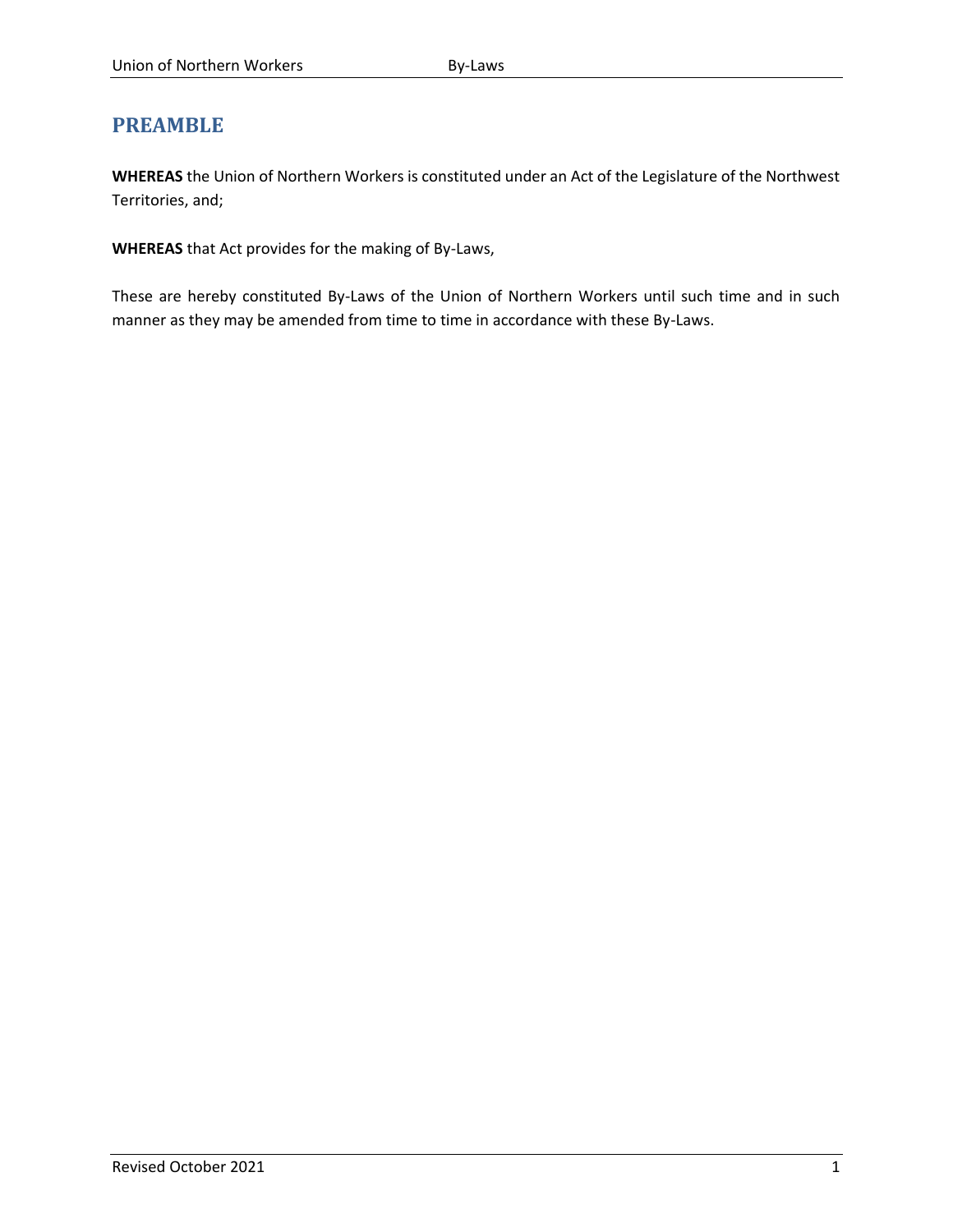# <span id="page-4-0"></span>**BY-LAW 1 INTERPRETATION**

# **Section 1**

In these By-Laws, unless the context otherwise requires,

- a) "PSAC" means the Public Service Alliance of Canada;
- b) "Component" means an affiliated member organization of the Public Service Alliance of Canada;
- c) "Convention" means the Triennial or Special Convention of the Union of Northern Workers; (Convention 2005)
- d) "Executive" means the Full Executive Committee as defined by By-Law 9 Section 3; (Convention 2005)
- e) "May" shall be regarded as permissive;
- f) "Shall" and "Will" shall be regarded as imperative; (Convention 2011)
- g) "Shop Steward" means the representative of the members of the Union in a given work place or geographic area; (Convention 2005)
- h) "Staff" means employees of the Union of Northern Workers who are excluded from membership in the bargaining unit; (Convention 2005) (Convention 2014)
- i) "Union" means the Union of Northern Workers;
- j) "UNW Employees" means employees of the UNW who are included in the bargaining unit. (Convention 2002) (Convention 2014)

# **Section 2**

Unless the By-Laws otherwise indicate, the rules of interpretation as set out in the Interpretation Act (Canada) shall apply, as far as may be, in the interpretation of the meaning of these By-Laws.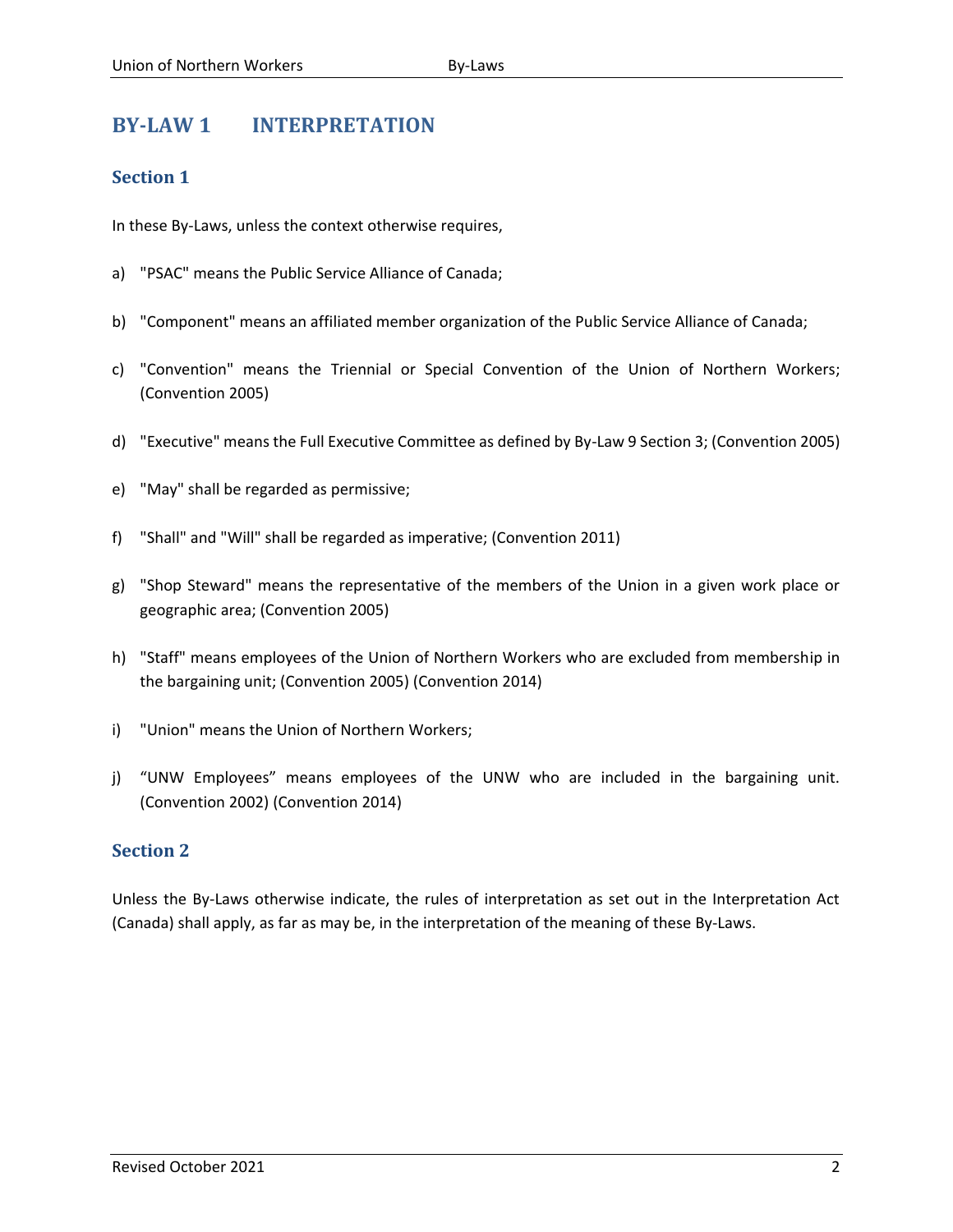In these By-Laws, unless the context otherwise indicates, the masculine shall include the feminine and the feminine shall include the masculine.

# **Section 4**

Nothing in these By-Laws shall be construed to conflict with the Constitution of the PSAC. (Convention 2008)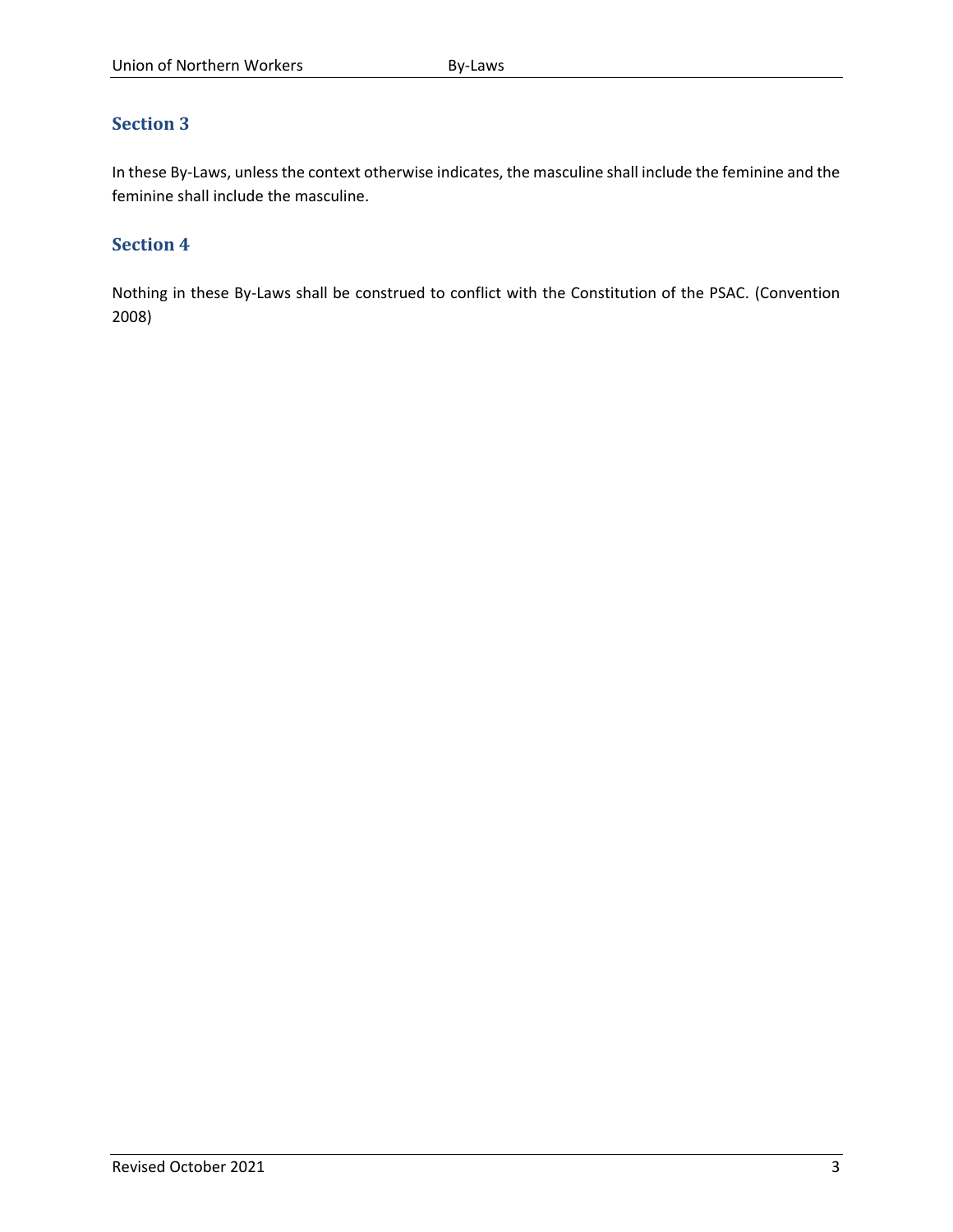# <span id="page-6-0"></span>**BY-LAW 2 NAME, HEADQUARTERS AND SEAL**

# **Section 1**

This Union, a component of the Public Service Alliance of Canada, shall be known as the Union of Northern Workers.

# **Section 2**

The Union shall have its headquarters in the City of Yellowknife, Northwest Territories, Canada.

# **Section 3**

The Seal of the Union shall bear the words "Union of Northern Workers" and shall be in the custody of the President and Director of Finance and Administration.

# **Section 4**

All By-Laws of the Union shall be under the seal of the Union attested to by the President and Director of Finance and Administration.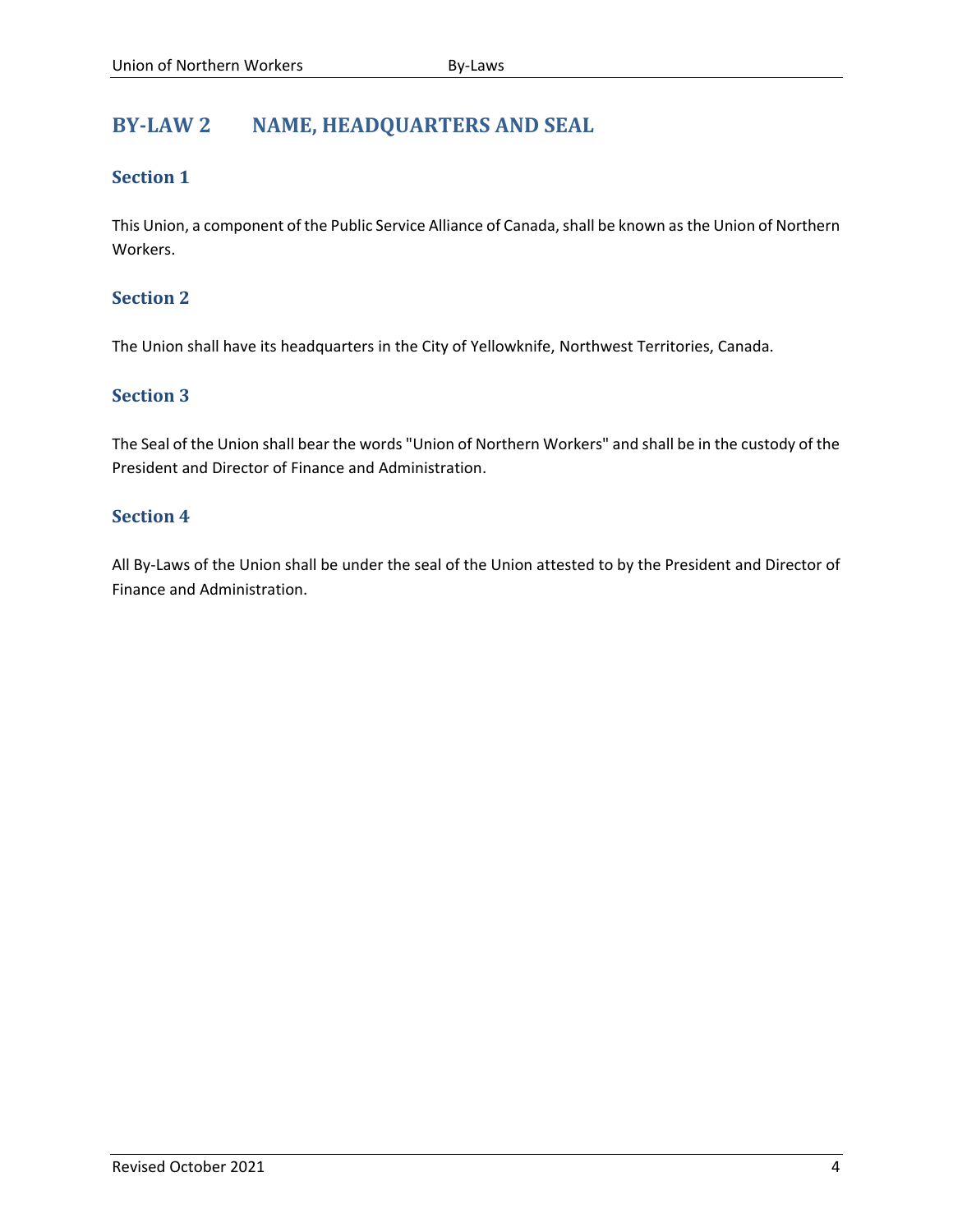# <span id="page-7-0"></span>**BY-LAW 3 OBJECTS**

- 1. To unite all employees in a single union acting on their behalf.
- 2. To support the PSAC in the furtherance of its constitutional responsibility for the improvement and protection of compensation and other terms and conditions of employment of all employees.
- 3. To obtain through democratic means for all employees as referred to in Section 1 of this By-Law the best possible standards of compensation and other terms and conditions of employment and to protect their interests, rights and privileges.
- 4. To promote the objects outlined in the Constitution of the PSAC.
- 5. To engage in educational, political, economic and other activities to advance and protect the economic and social conditions of members and other working people.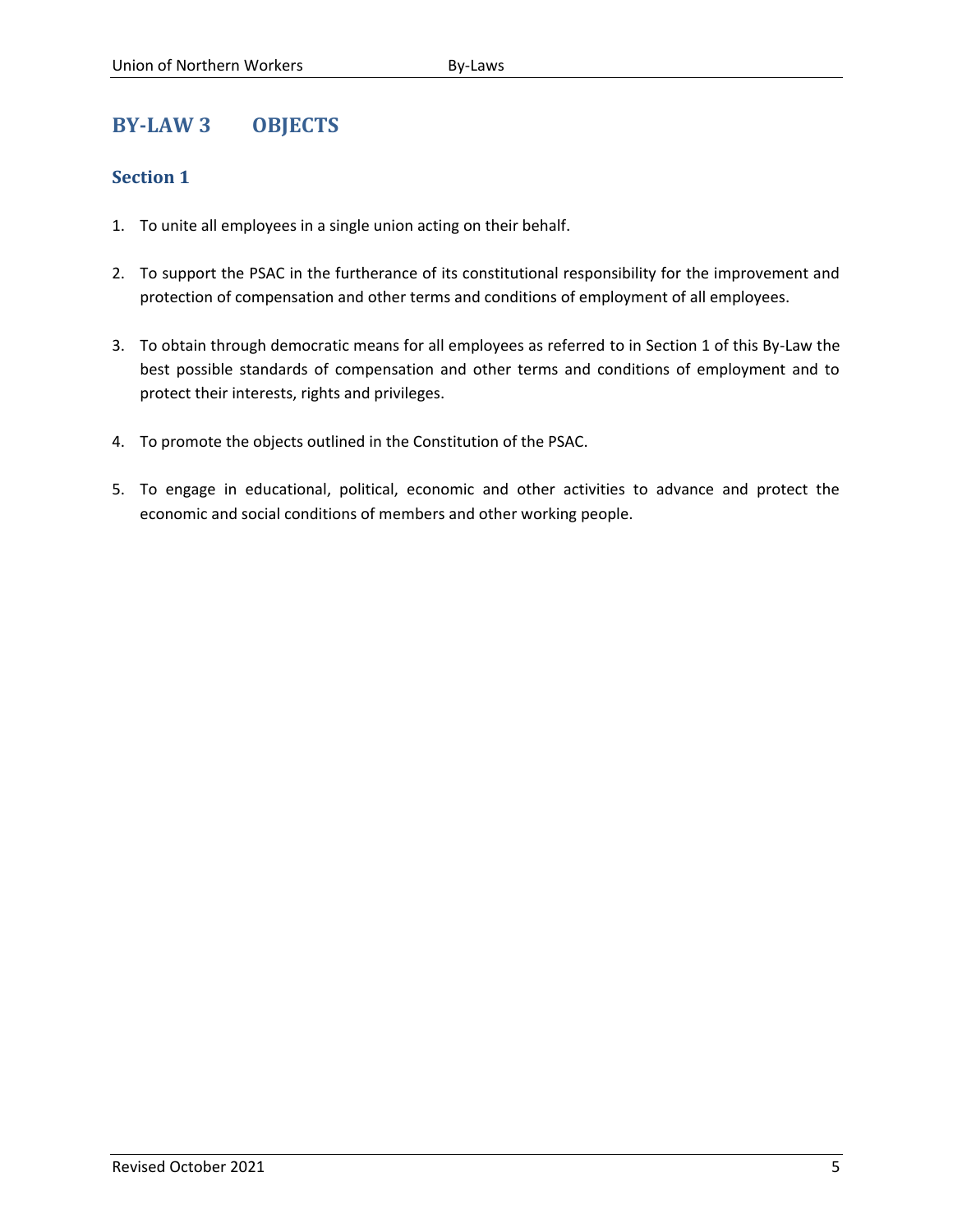# <span id="page-8-0"></span>**BY-LAW 4 POWERS**

# **Section 1**

The Union shall have the power:

- a) to acquire and hold real property and to sell, lease, or otherwise dispose of it at pleasure;
- b) to borrow money for the purpose of the Union and to mortgage or charge property of the Union, but not its source of funds, as security for monies borrowed;
- c) to invest all monies of the Union in securities that trustees are permitted to invest in under the Trustees Act;
- d) to enter into association or affiliation with any other union, federation of unions, or association with similar objects and purposes and to pay dues to such organizations;
- e) to organise all employees in a single union; and
- f) to bargain collectively and to enter into collective agreements with employers.

- 1. In accordance with these powers, the Union has entered into an affiliation with the PSAC and the Union has been granted Component status within the PSAC.
- 2. As a Component of the PSAC, the Executive shall have the power to bind the Union to the objects, purposes and Constitution of the PSAC.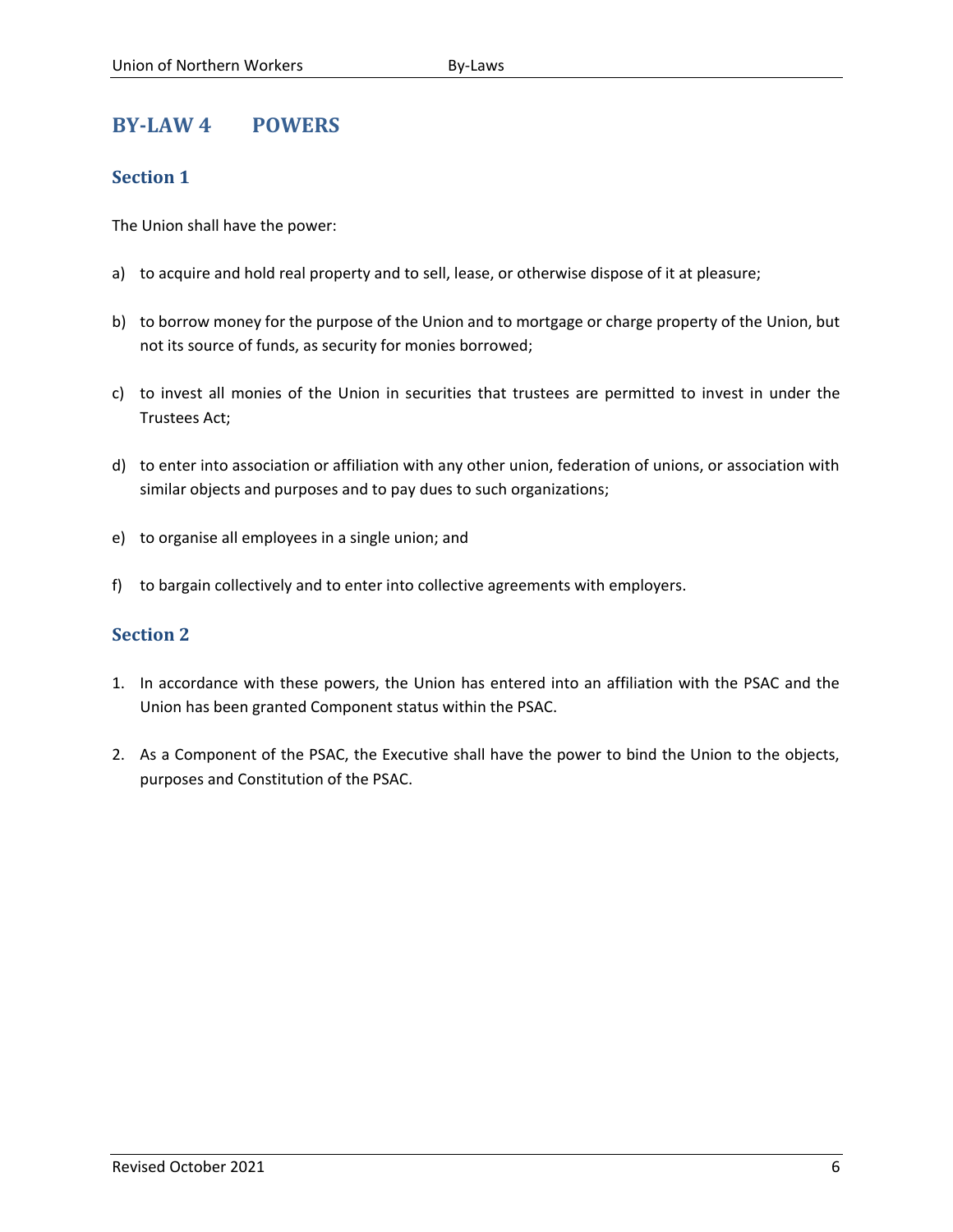# <span id="page-9-0"></span>**BY-LAW 5 MEMBERSHIP**

# **Section 1**

Membership is open to all employees who fall under the jurisdiction of and who are not excluded from membership in the Union.

# **Section 2 Regular Membership**

A member is an employee who:

- a) signifies a desire to become a member in good standing by signing an application; and
- b) who has been accepted for membership by the Union.

# **Section 3 Honorary Membership for Retired Members**

Through application by a Local to the Director of Finance and Administration and with the approval of the Executive, a member who has retired may be granted honorary membership for outstanding service to the Union or the PSAC. Honorary members shall not be required to pay dues and shall not be entitled to vote at meetings or to hold office in the Union or the PSAC, but shall be entitled to all other rights and privileges of membership. Honorary membership shall be suspended for any period of time that an honorary member is an employee in a bargaining unit represented by the Union or the PSAC.

# **Section 4 Life Membership**

A life membership may be awarded to any member who, through personal and devoted efforts in the affairs of the Union has performed exemplary services for the membership provided, however, that there shall not be more than ten (10) such life memberships at any one time. The awarding of life memberships shall be decided at the discretion of the Executive. Unless a life member is an employee in a bargaining unit represented by the Union or PSAC, a life member shall not be required to pay dues and shall not be entitled to vote at meetings or to hold office in the Union or the PSAC. (Convention 2005)

- 1. Members shall be required to pay dues as provided in these By-Laws.
- 2. To be considered a member in good standing for the purposes of these By-Laws, the dues of those eligible for membership must be kept current and paid no later than the month in which they become due.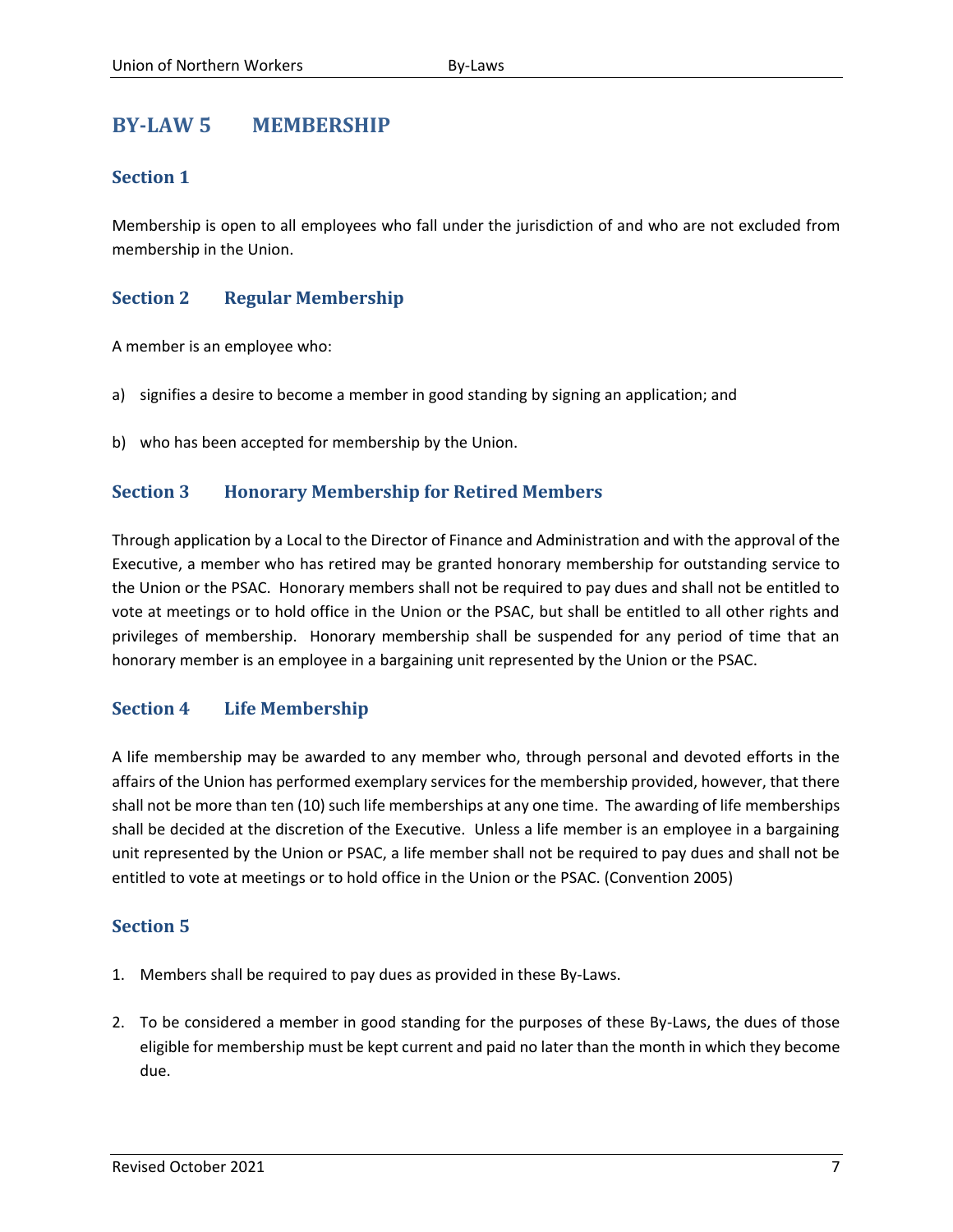All members shall be issued with an identification card as evidence of their membership status. (Convention 2005)

- 1. A Member Not In Good Standing is a worker in a UNW Bargaining Unit who has had their membership revoked for disciplinary reasons, has not ensured their dues are current as per By-Law 5 Section 5, or has an outstanding advance from the Union. (Convention 2005)
- 2. A Member Not In Good Standing may become a Member In Good Standing by having the disciplinary action overturned through allowable and appropriate appeals processes, serving out the disciplinary action and resigning a membership card, by ensuring their dues are current as per By-Law 5 Section 5, or by submitting the outstanding advance. (Convention 2005)
- 3. A Member Not In Good Standing shall remain eligible to be represented by the Union. (Convention 2014)
- 4. A Member Not In Good Standing shall not be eligible:
	- a) to hold office in the union; or
	- b) to attend any union functions (conferences, conventions, workshops, social justice projects, etc.); or
	- c) for special offers or discounts offered through the Union (hotel or car rental discounts, insurances, etc.); or
	- d) to apply for access to scholarship money, political action money, or special projects money. (Convention 2005) (Convention 2014)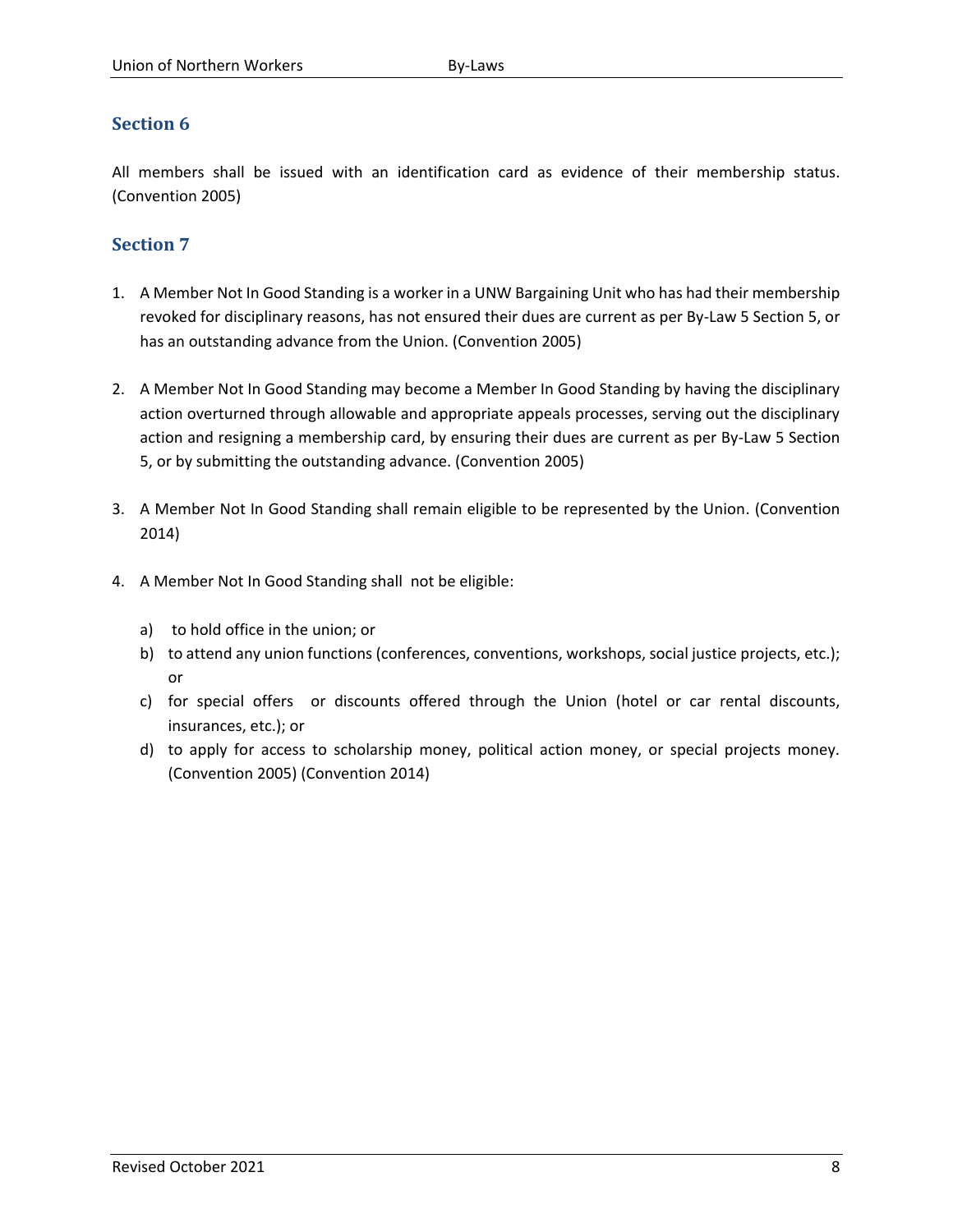# <span id="page-11-0"></span>**BY-LAW 6 MEMBERSHIP RIGHTS AND RESPONSIBILITIES**

# **Section 1**

Upon being granted membership in the Union and in the PSAC, and for the term of such membership, each member of the Union is deemed to have agreed to abide by and to be bound by the provisions of these By-Laws and the Constitution of the PSAC.

# **Section 2**

Upon being granted membership in the Union and in the PSAC, and for the term of such membership, each member is deemed to nominate, constitute, and appoint the Union and the PSAC as agents on behalf of the member to negotiate with the member's employer in the appropriate areas of responsibility of the Union and the PSAC respectively. (Convention 2005)

# **Section 3**

Upon being granted membership in the Union and in the PSAC, and for the term of such membership, each member is deemed to nominate, constitute, and appoint the Union and the PSAC as agents for the purpose of entering into collective bargaining with the employer. The Union and the PSAC shall have the power, through their duly appointed agents to ratify and sign agreements reached through collective bargaining, conciliation and arbitration.

# **Section 4**

It is the responsibility of members:

- a) to participate in the activities of the Union; and
- b) to consider and vote on the ratification of conciliation reports and formal agreements reached with their employer through collective bargaining.

# **Section 5**

Every member is entitled: (Convention 2002)

- a) to be represented by the Union;
- b) to be free from any act or omission on the part of the Union or other members that would discriminate against the member on the basis of age, sex, colour, national or ethnic origin, race, religion, marital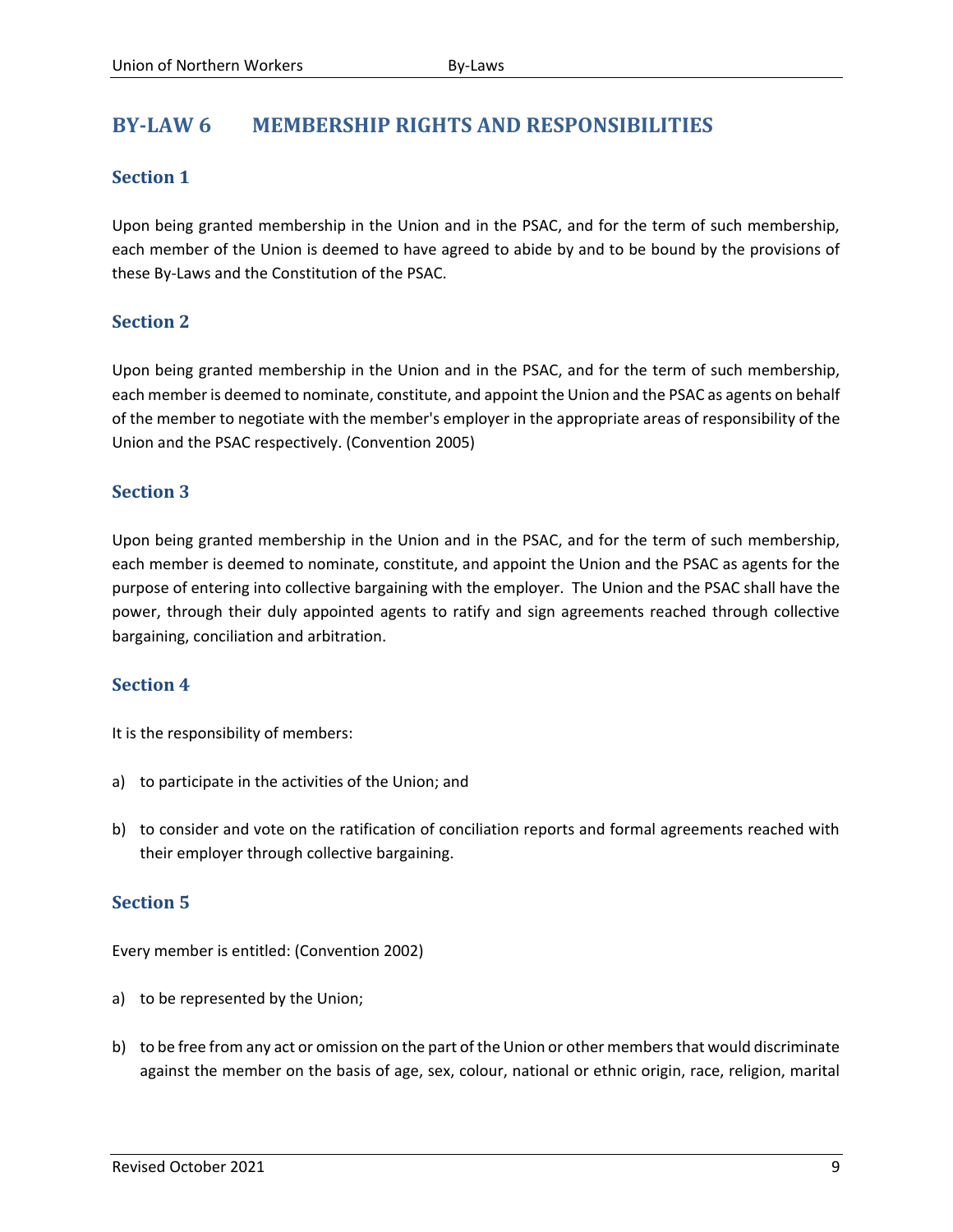or family status, criminal record, physical or mental disability, sexual orientation, language, political belief, or other ground as determined by the Executive;

- c) to be free from harassment by another member, both within the Union and in the workplace, on the basis of any of the grounds referred to in paragraph (b);
- d) subject to any qualifications stipulated elsewhere in these By-Laws or the PSAC Constitution, to be nominated for and hold office in the Union; and
- e) to participate in the Union's business at any level, and to participate in the election of delegates to Conventions in accordance with the provisions of these By-Laws and the PSAC Constitution.
- f) Subsections (d) and (e) shall not apply to members not in good standing. (Convention 2002)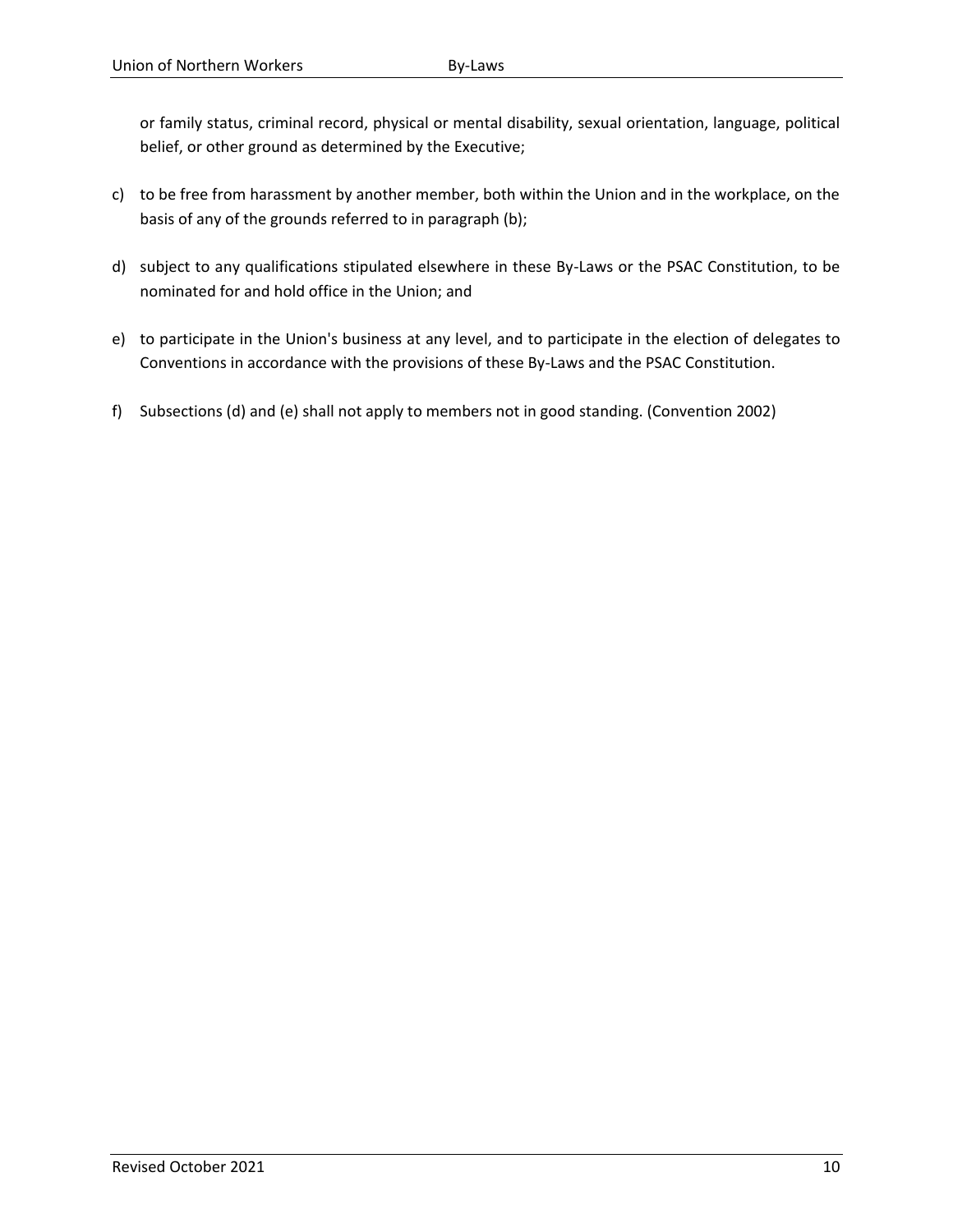# <span id="page-13-0"></span>**BY-LAW 7 MEMBERSHIP DUES**

# **Section 1**

The dues paid by each member and deductee of the Union shall be established by a two-thirds (2/3) majority vote of accredited delegates at Convention. Dues may be increased at any time in an amount equal to any increase or levy imposed by the organization of which the Union of Northern Workers is a Component. A portion of dues, determined by Convention shall be rebated to each Local.

# **Section 2**

The dues established in Section 1 of this By-Law shall include the dues established by the Constitution of the PSAC.

# **Section 3**

Each member and deductee of the Union shall be required to pay, in addition to the dues established under Section 1 of this By-Law, such Local dues as are established by a two-thirds (2/3) majority vote of the ballots cast by the members of his or her Local:

- a) at a general meeting of the members called for that purpose, such purpose and meeting having been publicly advertised for at least thirty (30) days; or
- b) by a secret mail ballot sent to each member.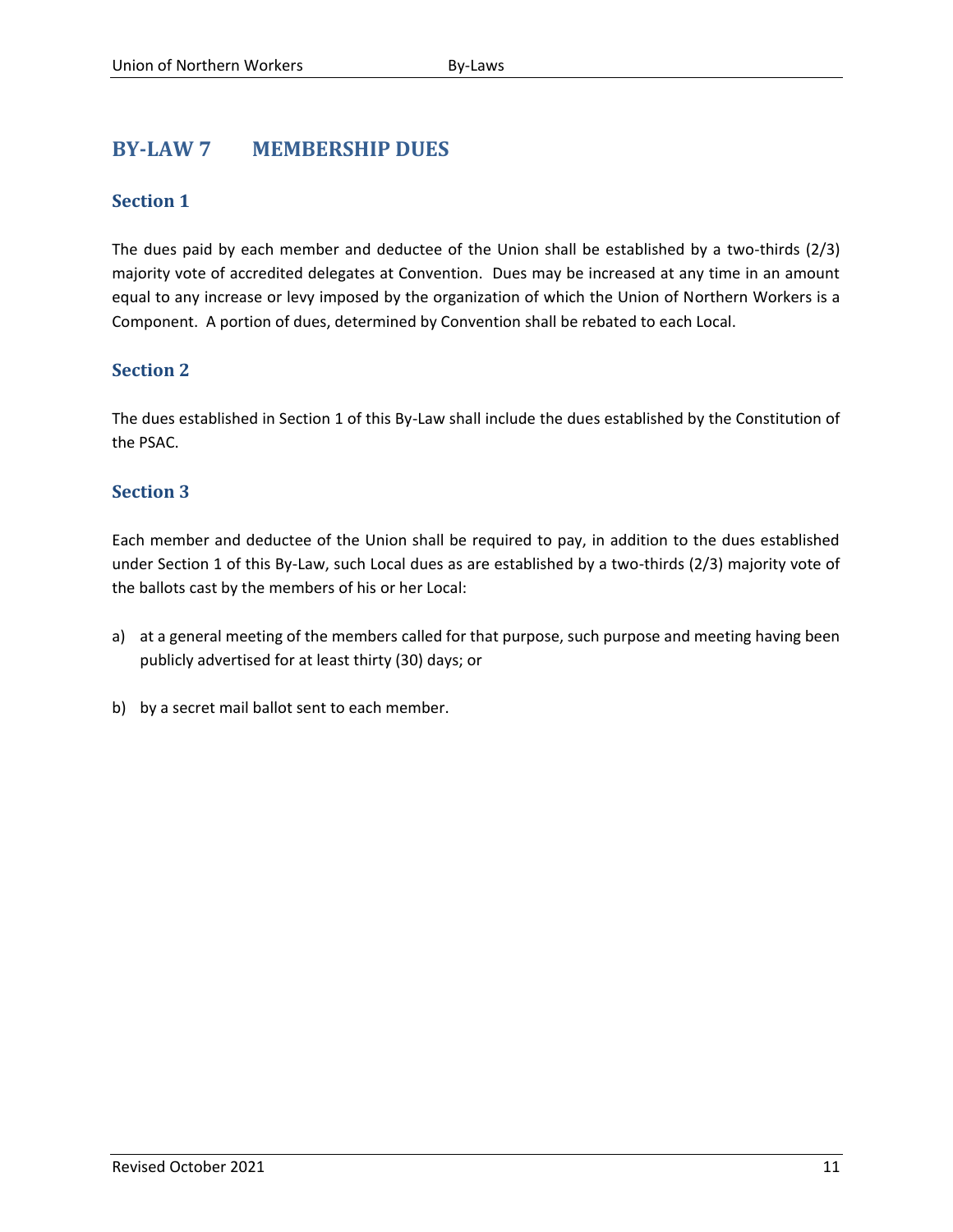# <span id="page-14-0"></span>**BY-LAW 8 FORM OF ORGANIZATION**

# **Section 1**

The Union shall be composed of Locals situated in Regions as established by the Executive pursuant to these By-Laws.

# **Section 2**

Notwithstanding By-Law 8 Section 1 the Executive shall have the authority to allow special interest groups to form Locals across regional boundaries.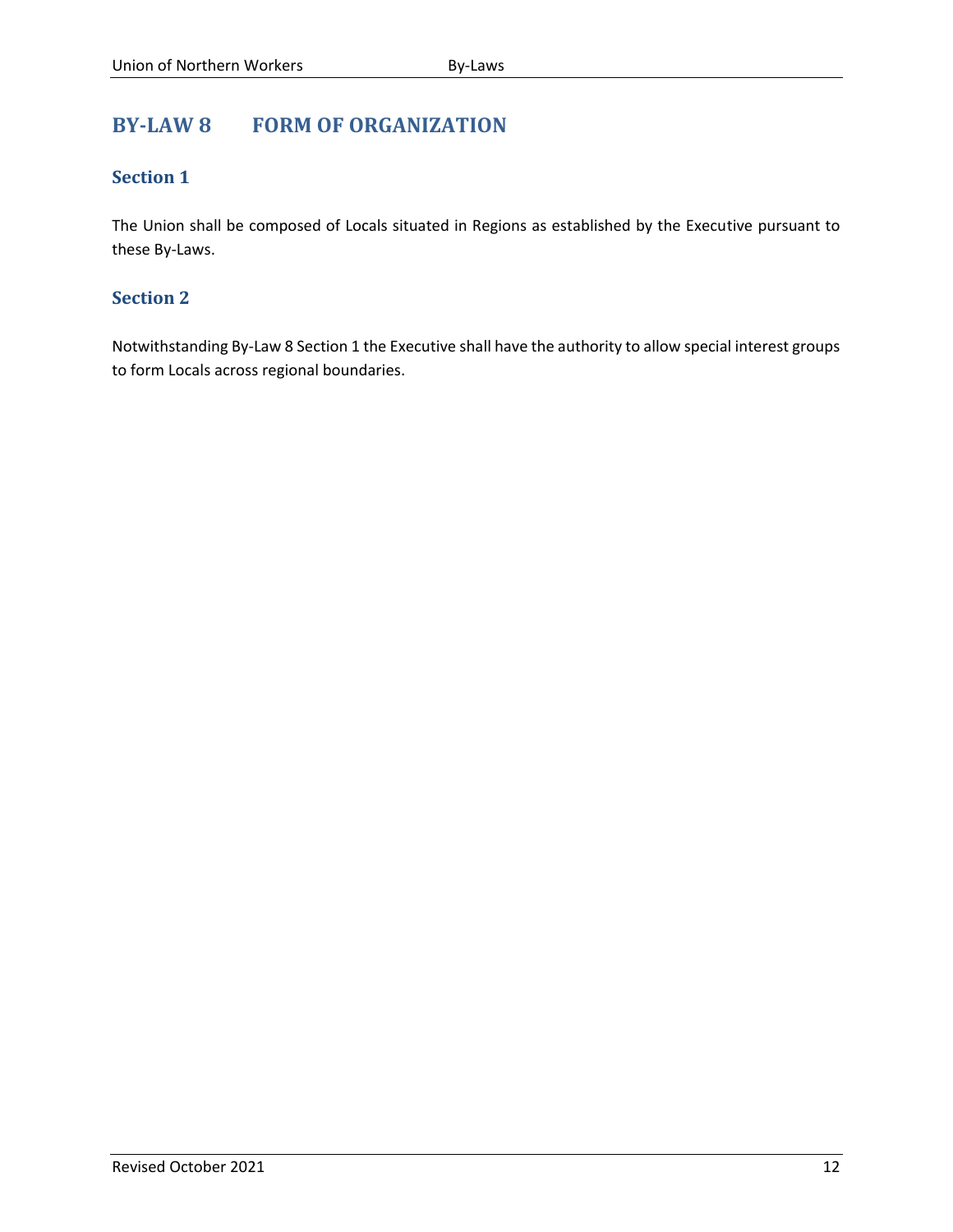# <span id="page-15-0"></span>**BY-LAW 9 EXECUTIVE**

#### **Section 1**

The Executive is responsible for administering and carrying out the affairs and objects of the Union. Between Conventions, all Executive powers of the Union consistent with these By-Laws shall be vested in the Executive. All acts of the Executive on behalf of the Union may be subject to review by Convention.

#### **Section 2**

All members of the Executive shall be members of the Union.

#### **Section 3**

The Executive shall be composed of:

- a) a full-time paid President;
- b) a full-time paid First Vice-President; (Convention 2005)
- c) Second Executive Vice-President; and
- d) one Regional Vice-President from each of the regions established under the authority of By-Law 10;
- e) one Equity Vice-President. (Convention 2005) (Convention 2011)

#### **Section 4**

A quorum of the Executive shall be:

- a) the President, one (1) Executive Vice-President and two (2) Regional Vice-Presidents, or one (1) Regional Vice-President and the Equity Vice-President (Convention 2008); or
- b) the President, two (2) Executive Vice-Presidents and one (1) Regional Vice-President or the Equity Vice-President (Convention 2008); or
- c) if the President and Executive Vice-President positions are vacant, one half of the members of the Executive.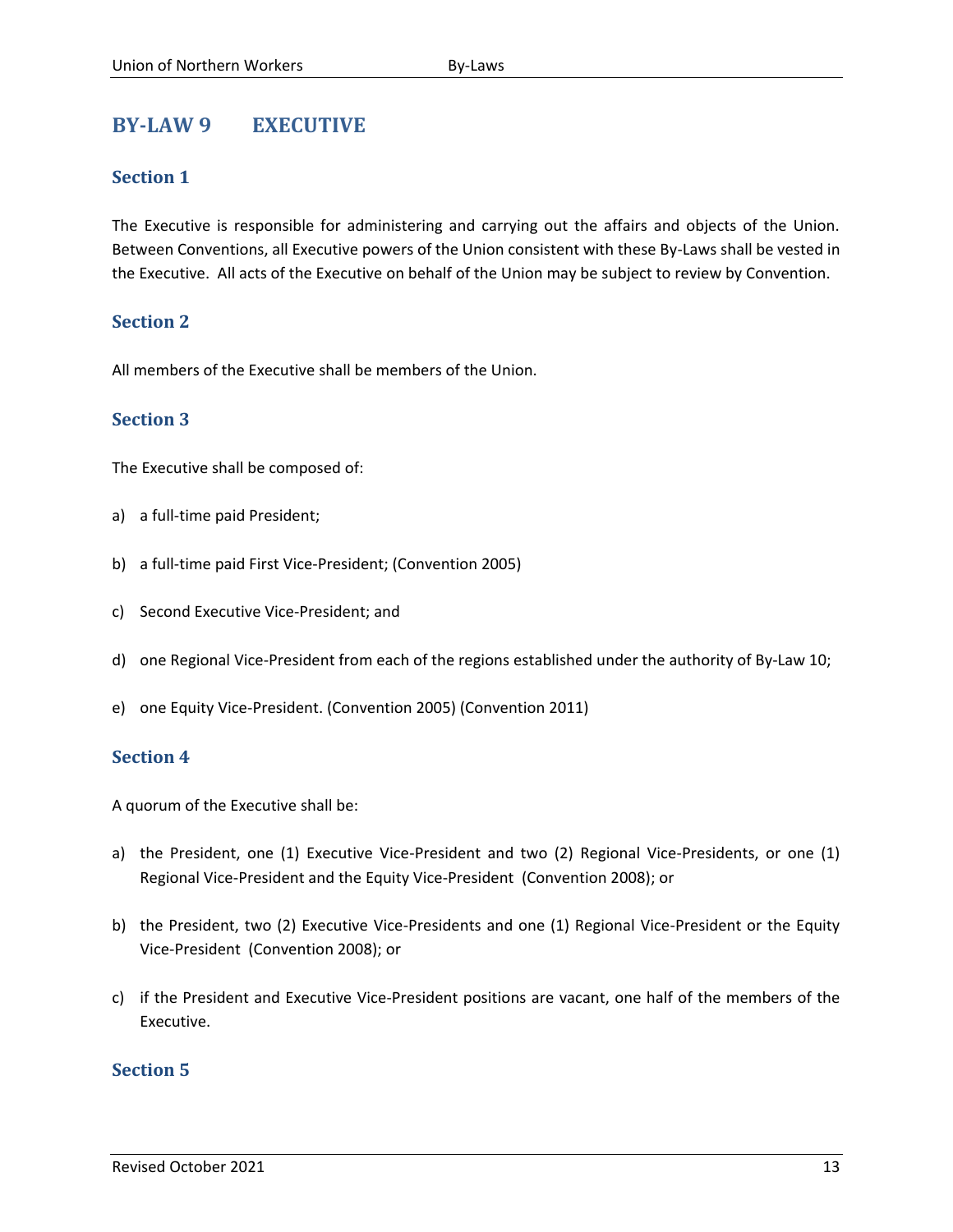The Executive shall hold meetings at least three (3) times a year at the call of the President or at any other time if requested by a majority of the members of the Executive. (Amended Convention 2002)

The first Full Executive meeting following Convention shall be held within 90 days following Convention. This meeting will include an educational component that will concentrate on the roles and responsibilities of the Full Executive Members as a whole and also in their individual capacities. (Convention 2005) (Convention 2008)

# **Section 6**

The Executive shall have the power to make such regulations as are necessary for the proper conduct of the business of the Union, provided such regulations do not conflict with the provisions of these By-Laws. Such regulations shall be circulated within sixty (60) days of their adoption by the Executive. (Convention 2014)

# **Section 7**

Director of Finance and Administration shall be employed by the Executive and shall attend all meetings of the Executive with voice but no vote.

- 1. The Executive shall have authority to hire or dismiss employees of the Union. The Executive must ensure that they are in compliance with the applicable contracts, collective agreements, relevant legislation and common law. An employee may be dismissed by a simple majority vote at a meeting of the Executive at which at least two-thirds (2/3) of the members of the Executive are in attendance. (Convention 2002)
- 2. The Executive shall have authority to bargain with the agent certified to act on behalf of the employees.
- 3. a) Terms and conditions of employment, (other than salaries) for full time elected or appointed officers and staff shall be similar to the terms and conditions of employment in the Government of the Northwest Territories. (Convention 2002)
	- b) The salaries of full-time elected officers of the Union shall be established through the evaluation process currently in place with the PSAC. Those results will be implemented immediately upon the completion of the evaluations, and will be reported to the UNW Triennial Convention. (Convention 2008)
	- c) The salaries of appointed staff shall be established at Convention or by the Executive.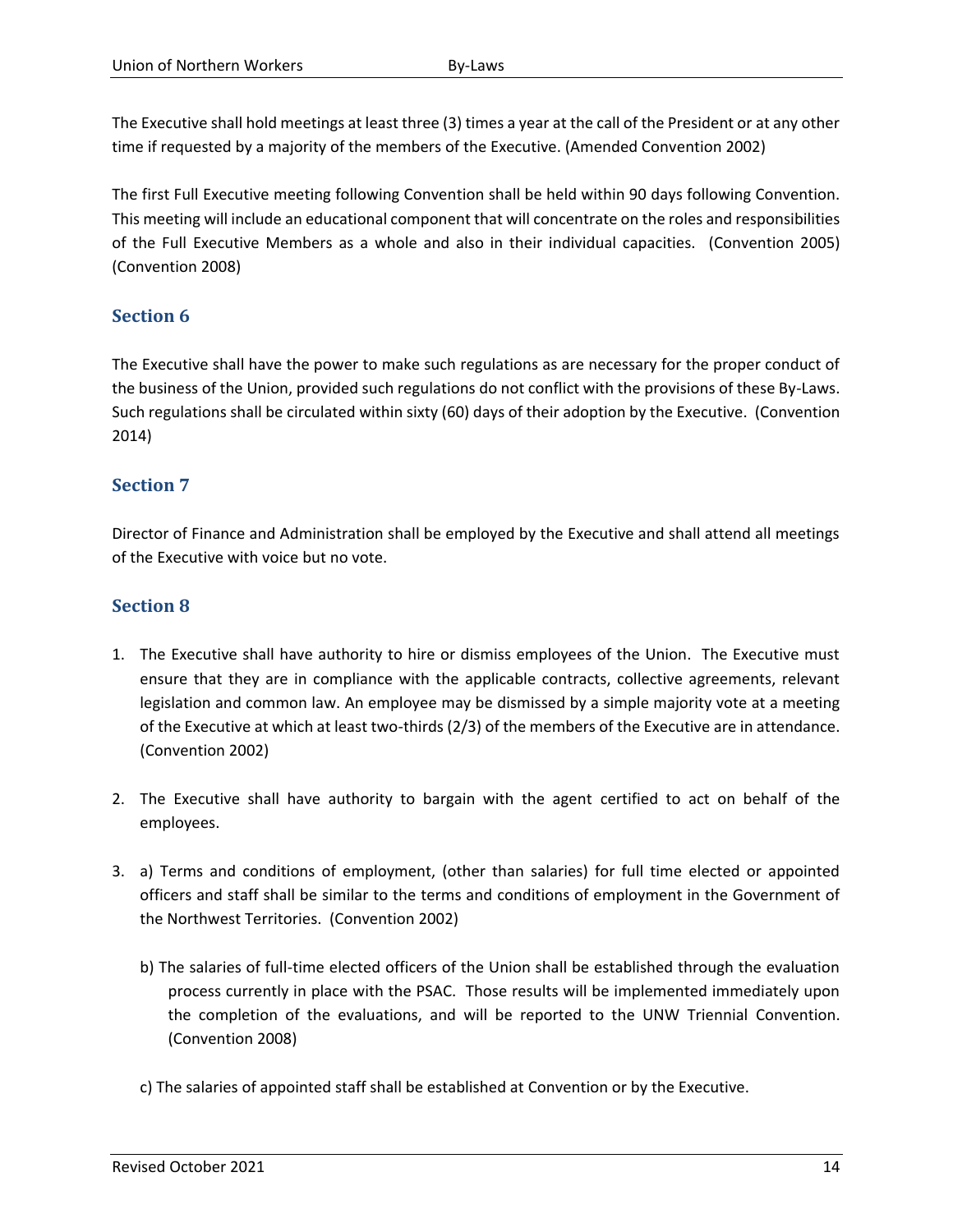The Executive shall have the authority to establish any committee necessary for the conduct of the affairs of the Union. The President shall be an ex-officio member of any committee so formed.

# **Section 10**

A Finance Committee composed of members of the Executive shall prepare for the approval of the Convention a projected budget for the period between Conventions. Revisions to this budget will be produced annually for the approval of the Executive and the review of the Locals.

# **Section 11**

The Executive shall assign the positions of Political Action Coordinator and Health and Safety Coordinator to members of the Executive. (Convention 2011)

# **Section 12**

Except as otherwise provided in these By-Laws, the Executive may determine any matter by a referendum of the Union's membership. (Convention 2002)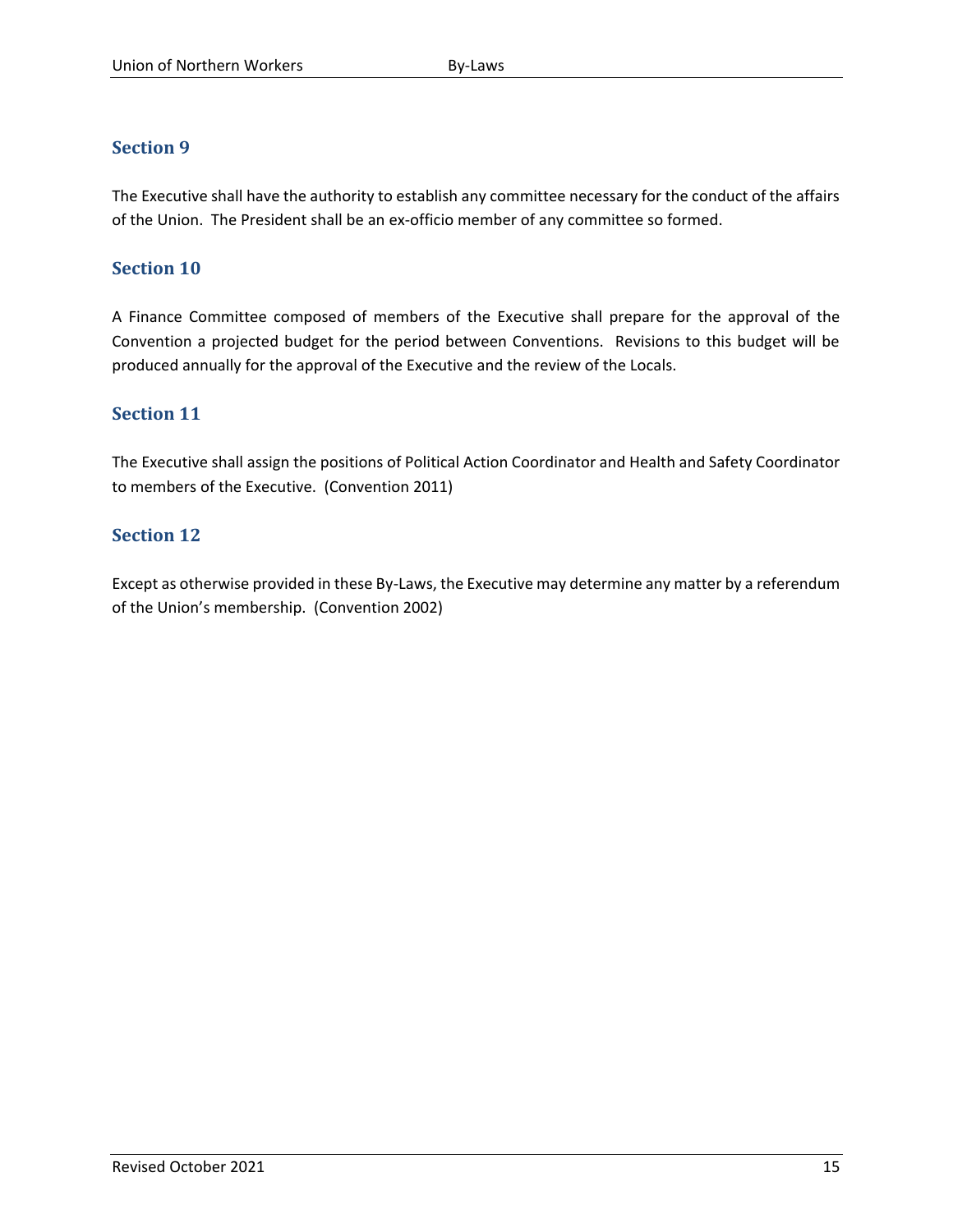# <span id="page-18-0"></span>**BY-LAW 10 REGIONS**

# **Section 1**

There shall be Regions as established from time to time at the discretion of the Executive, after consultation with the Locals. Regions shall be established on the basis of geography.

# **Section 2**

Notwithstanding any other provisions of these By-Laws, after consultation with the Locals, the Executive shall have the authority to re-define Regions where, in their opinion, the numbers of members in the Regions so warrant.

# **Section 3**

For each Region, there shall be a Regional Vice-President. (Convention 2002) (Convention 2017)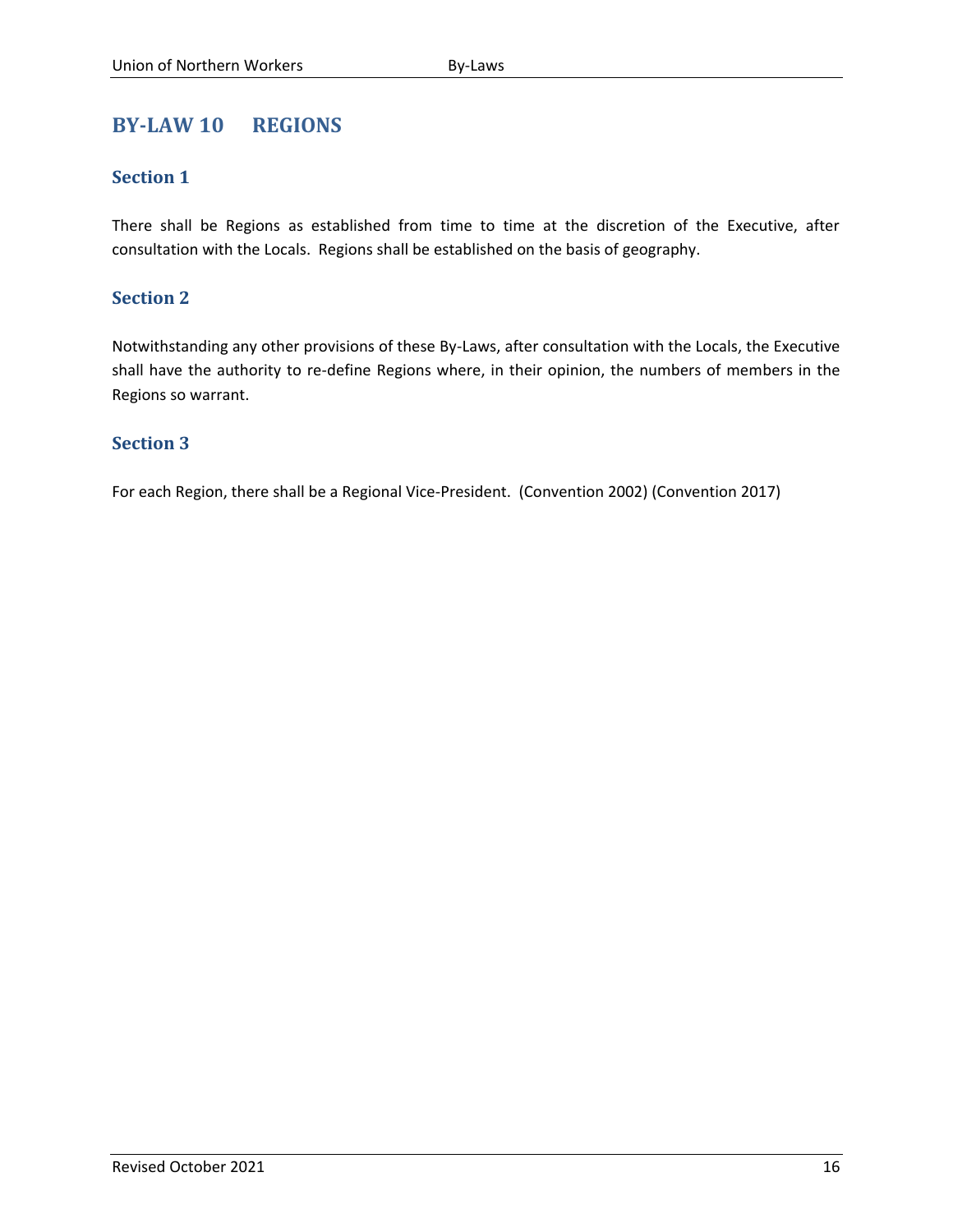# <span id="page-19-0"></span>**BY-LAW 11 LOCALS**

# **Section 1**

- 1. A Local shall be composed of all members of the Union within a geographic or interest area defined by the Executive.
- 2. Upon application and with the approval of the Executive, a Local may be formed by thirty (30) or more members. Where there are less than thirty (30) members, the Executive may, in their discretion, waive this requirement.
- 3. Notwithstanding any other provisions of these By-Laws, the Executive shall have the authority to redefine Locals.

# **Section 2**

- 1. A Local may, in the interest of its members, be divided into Sub-Locals. A Sub-Local may be formed where there are fifteen (15) or more members, upon application and with the approval of the Local Executive. However, a community or bargaining unit with less than fifteen (15) members shall be permitted, upon approval of their respective local, to form a sub-local. UNW Headquarters, Regional Vice Presidents and the Equity Vice-President shall be advised of any sub-local formation within fourteen (14) days. (Convention 2011) (Convention 2017)
- 2. Where a Local has approved the establishment of a Sub-Local in accordance with these By-Laws, such Sub-Local may then claim dues rebates for each signed member of that Sub-Local through the Parent Local. It shall be incumbent on the Parent Local to remit such dues rebates for each signed member of the Sub-Local upon application, which shall be in keeping with existing By-Laws and policies. It shall be the responsibility of the President of the Sub-Local to report all activities of the Sub-Local to the President of the Parent Local. (Convention 2002)

- 1. Locals shall elect, in accordance with the provisions of these By-Laws, a minimum of, but not limited to, three (3) officers, who shall be President, Vice-President and Secretary-Treasurer, to conduct its affairs.
- 2. Sub-Locals shall elect, in accordance with provisions of these By-Laws, not less than three officers, who shall be President, Vice-President and Secretary-Treasurer, to conduct its affairs.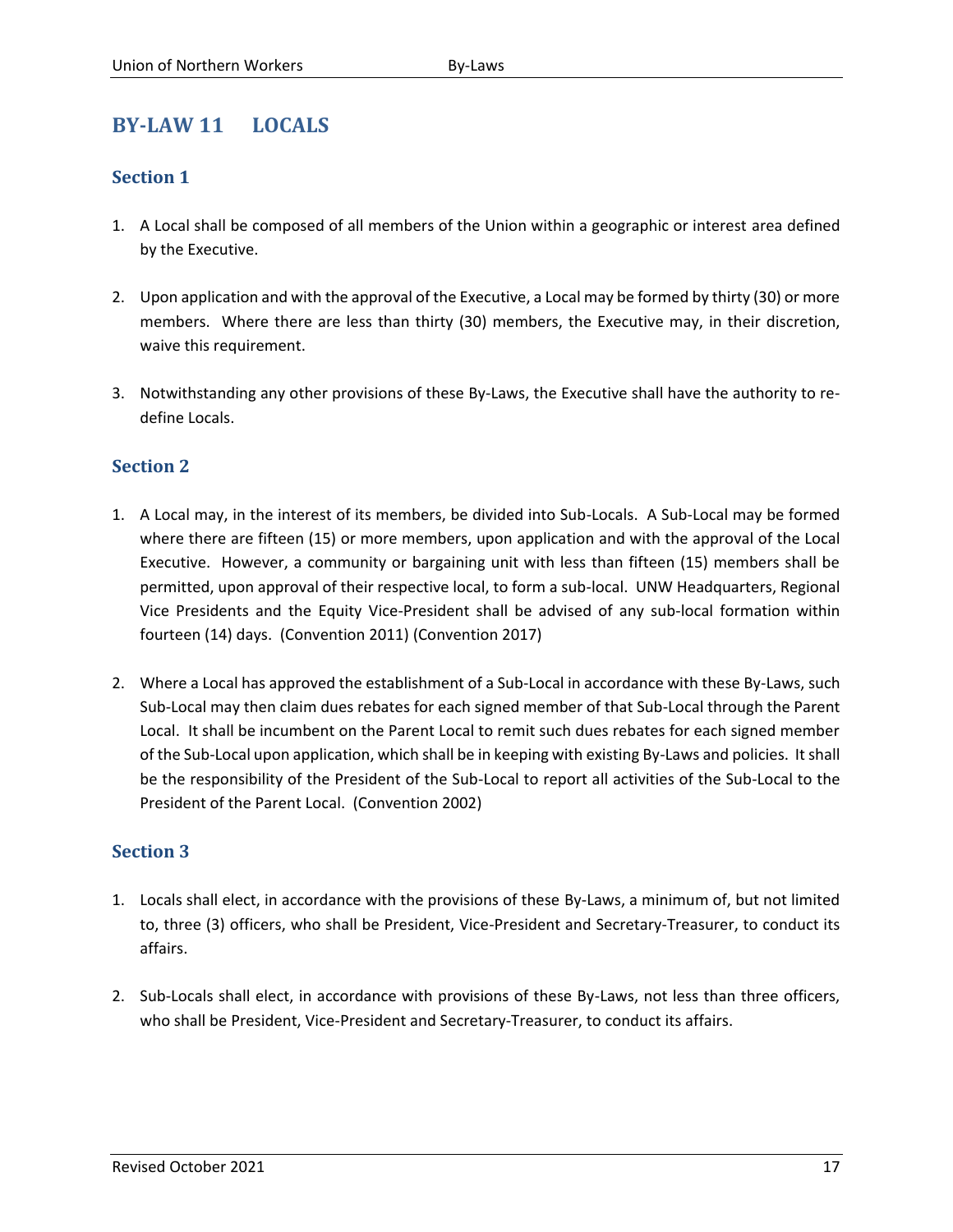A Local or Sub-Local shall hold no less than six (6) Executive meetings in a calendar year, and minutes or proceedings of all meetings shall be recorded. Copies of Local Executive meeting minutes shall be sent within fourteen (14) calendar days to the Regional Vice-President, and to the Union Headquarters Office, care of the Director of Finance and Administration. Sub-Local Executive meeting minutes shall be sent within fourteen (14) calendar days to the Parent Local. (Convention 2002) (Convention 2011)

A quorum of the Local or Sub-Local Executive shall be: (Convention 2002)

- a) The President and two (2) other Local Executive members; or
- b) A Vice-President and two (2) other Local Executive members; or
- c) The President, the Vice-President and one (1) other Local Executive member.

# **Section 5**

- a) Each Local or Sub-Local shall hold an Annual General Meeting in the months of October or November for the purpose of receiving annual reports from its Officers and considering such business and holding such elections as required by these and the Local or Sub-Local By-Laws. Where the Local or Sub-Local Executive deems it impractical to hold the Annual General Meeting in the months of October or November, the President of the Local or Sub-Local, upon written request and with the approval of the UNW President, may hold the Annual General Meeting at another indicated time. (Convention 2011)
- b) Each Local or Sub-Local shall hold at least two (2) meetings of the general membership in a calendar year, one (1) of which shall be the Annual General Meeting, and the minutes or proceedings of all membership meetings shall be recorded. Copies of all minutes of meetings, including reports, attachments and correspondence regarding the meeting, shall be sent, within fourteen (14) calendar days, to the Regional Vice-President and to the Headquarters Office, care of the Director of Finance and Administration. (Convention 2002) (Convention 2011)

#### **Section 6**

Each Local and Sub-Local shall make available minutes of meetings, notices of election and other communication to its members. The minutes or proceedings of all meetings, including but not limited to membership meetings, executive meetings, strategic planning meetings, bargaining committee meetings, health and safety committee meetings, and joint consultation meetings, shall be forwarded to the Director of Finance and Administration within fourteen (14) calendar days. (Convention 2002) (Convention 2014)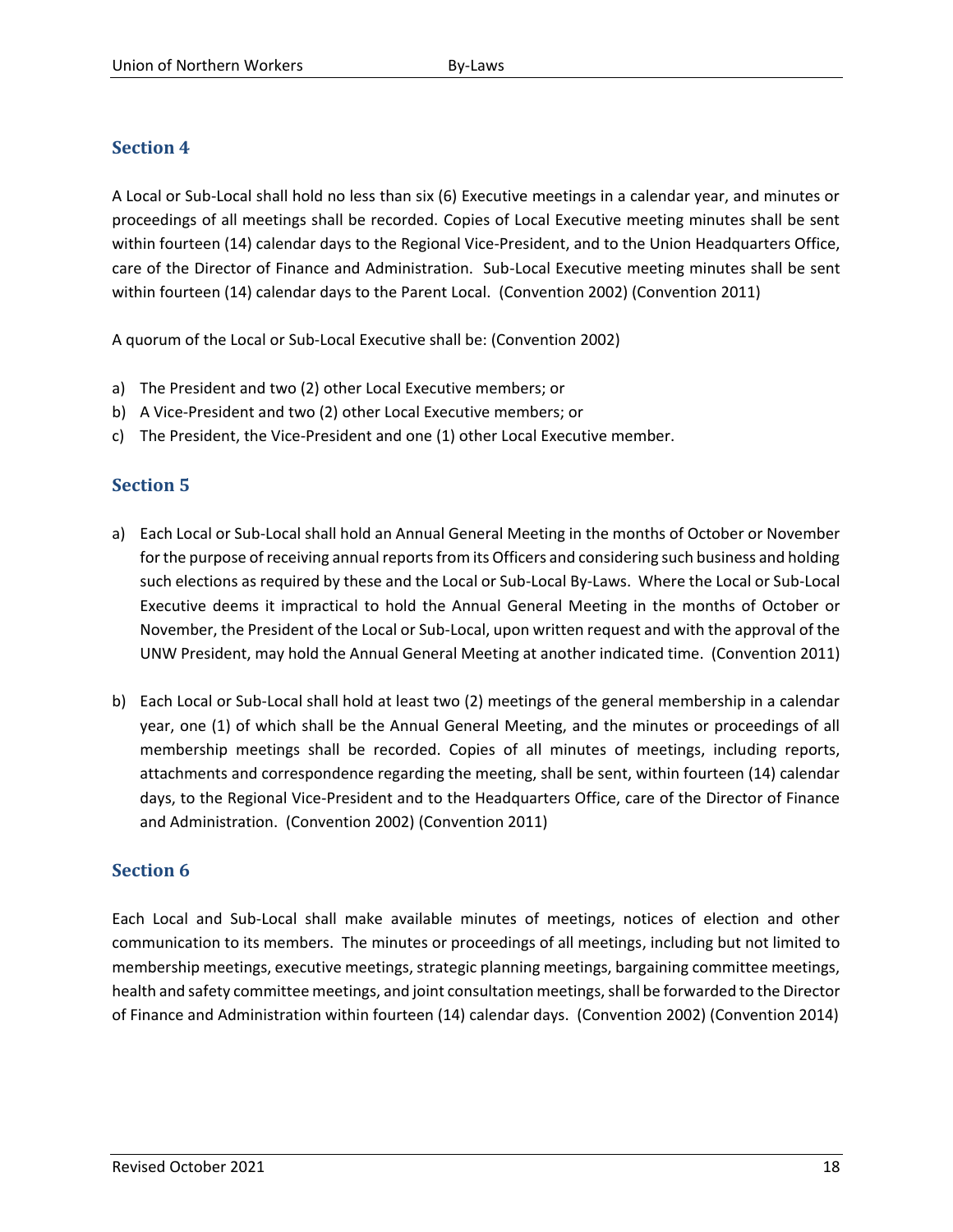A Local or Sub-Local may adopt By-Laws for the conduct of its affairs and such Local or Sub-Local By-Laws shall not conflict with the provisions of these By-Laws or the PSAC Constitution. A copy of all Local or Sub-Local By-Laws and amendments shall be forwarded to the Director of Finance and Administration immediately following their approval by the Local or Sub-Local.

# **Section 8**

A Local or Sub-Local may designate any one of its elected officers as a full-time paid officer of the Local or Sub-Local. Before assuming the full-time office, such person shall first obtain leave of absence without pay from the employer to perform such duties. The Local or Sub-Local shall be responsible for all costs associated with designating and maintaining a full-time paid officer of the Local or Sub-Local. (Convention 2002)

#### **Section 9**

Each Local or Sub-Local shall have the power to deal with local representatives of employers concerning the interests of its own members subject to the ratification and confirmation of the Executive. A Local or Sub-Local shall also have the power to initiate action on matters having broader effect than the interests of its own members, by submission in writing to the Executive, or by resolution to the next Convention of the Union or of the PSAC, whichever is appropriate. Copies of all minutes of meetings shall be sent, within 14 calendar days, to the Regional Vice-President and to the Headquarters Office, care of the Director of Finance and Administration. (Convention 2002)

# **Section 10**

Where a Local or Sub-Local has not carried out the responsibilities required by these By-Laws, the Executive shall have the authority to dissolve or suspend the Local or Sub-Local or impose any other sanction approved by the Executive. (Convention 2002) (Convention 2011)

# **Section 11**

1. Where a Local or Sub-Local is dissolved or suspended, the Executive shall have the authority to remove Local or Sub-Local Officers and to appoint no less than two (2) trustees with responsibility to manage the Local or Sub-Local's affairs and to bring about the reinstatement of the Local or Sub-Local with minimum delay. The trustees shall have the right to demand and to seize all documents, properties, and funds of the Local or Sub-Local. The Local or Sub-Local officer(s) shall deliver to the trustees such document, funds and property which are to be placed in trust for the Local or Sub-Local. These documents, funds and properties are to be used and expended by the trustees in the proper conduct of the affairs of the Local or Sub-Local. (Convention 2011)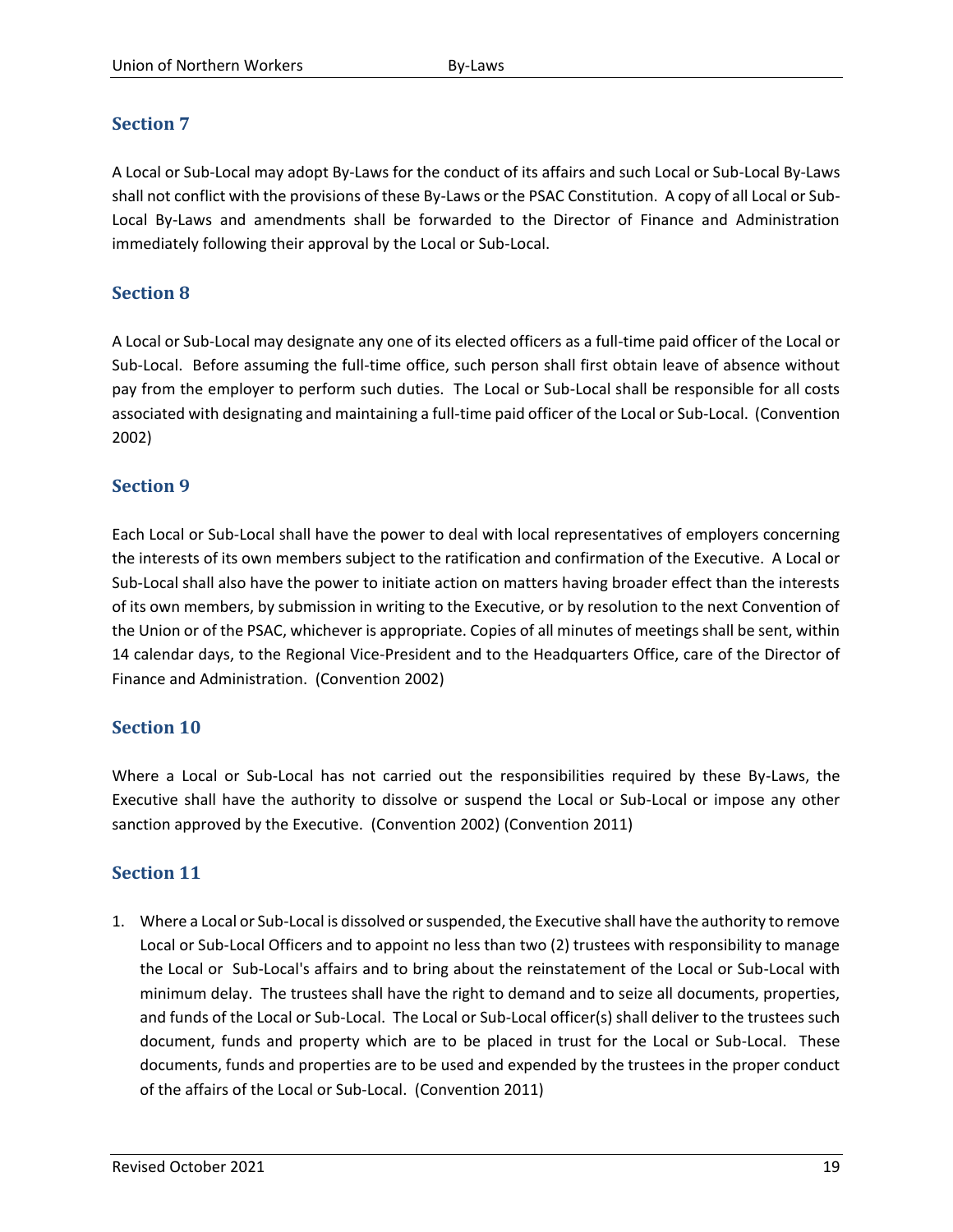2. Where a Sub-Local has not been reinstated within one (1) year after it has been dissolved or suspended, all documents, property and funds of the Sub-Local may be applied at the discretion of the Executive.

# **Section 12**

Unless a satisfactory reason is given, a Local or Sub-Local shall dismiss any officer who has missed three consecutive Local or Sub-Local meetings.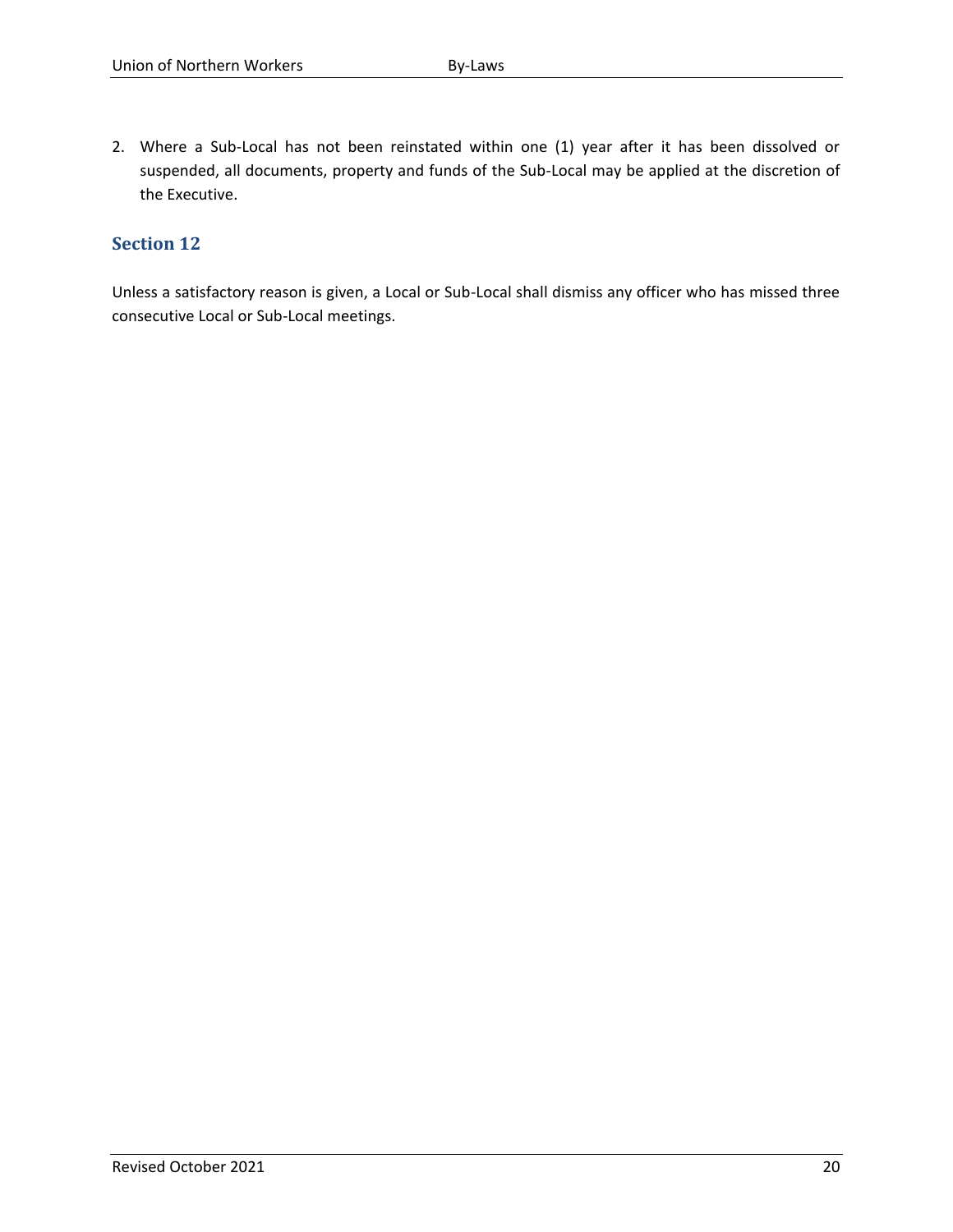# <span id="page-23-0"></span>**BY-LAW 12 DUTIES OF OFFICERS**

# **Section 1**

The President of the Union shall:

- a) represent the Union on the Board of Directors of the PSAC as required by the PSAC Constitution;
- b) preside at all meetings of the Executive; (Convention 2011)
- c) preside at all sessions of Convention;
- d) interpret these By-Laws for the administration and management of the Union, subject to the approval of the Executive;
- e) ensure that the Executive carries out the directives and policies established by the Conventions of the PSAC and the Union, in accordance with the authorities of each as provided by the PSAC Constitution and these By-Laws;
- f) ensure that the Director of Finance and Administration and Director of Membership Services carry out the day-to-day work of the Union as provided in these By-Laws and as instructed by the Executive; (Convention 2002)
- g) call a meeting of the Executive at least three times a year or upon request by a majority of the Executive; (Convention 2002)
- h) report on his or her activities in writing to meetings of the Executive;
- i) report in writing to the Convention on the activities of the Executive and such other committees over which the President may have presided;
- j) submit in writing to the Convention such recommendations as the Executive deems necessary to carry out the aims and objects of the Union and the PSAC;
- k) have the authority to attend any Local meeting and to examine the records and accounts of any Local or Sub-Local;
- l) perform such other duties as are within the authority of presiding officers of deliberative bodies;
- m) designate a replacement when he/she is unable to perform his/her duties; and (Convention 2002)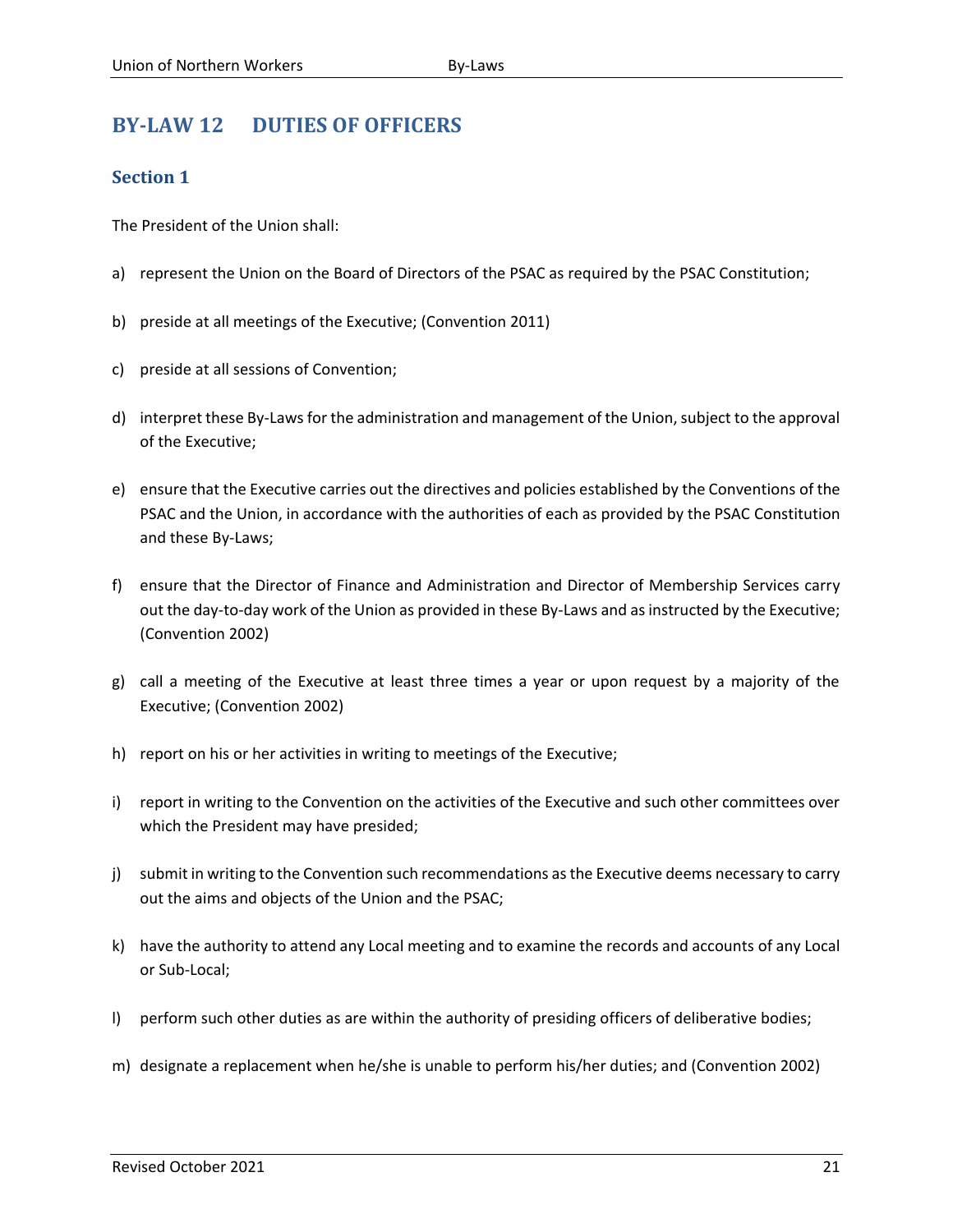n) ensure that the Assistant to the President carries out the day to day work of the Union as directed by the President of the Union or his/her designated representative. (Convention 2011)

# **Section 2**

The First Vice-President shall:

- a) upon delegation, perform the duties of the President in the absence or on the resignation of that officer;
- b) attend all meetings of the Executive;
- c) attend all sessions of Convention;
- d) have the authority to attend the membership and Executive meetings of Locals and Sub-Locals; (Convention 2002)
- e) file a report of their activities and recommendations to the Executive at all Executive meetings unless excused; (Convention 2011)
- f) perform such other duties as may be assigned to them by the President or the Executive;
- g) perform the duties as may be described in the job description;
- h) in the event of the vacancy of a Regional Vice President position, assume the duties for the period of the vacancy; and (Convention 2005) (Convention 2011)
- i) ensure that initial and follow up Local Development Strategic Planning sessions are completed annually for all Locals and Sub-Locals within the component. The Locals and Sub-Locals shall complete their strategic planning within six (6) months following their annual general meetings. The results of those meetings shall be reported at all Executive meetings as they occur. (Convention 2011) (Convention 2014)

#### **Section 3**

The Second Vice-President shall: (Convention 2011)

- a) upon delegation, perform the duties of the President in the absence or on the resignation of that officer;
- b) attend all meetings of the Executive;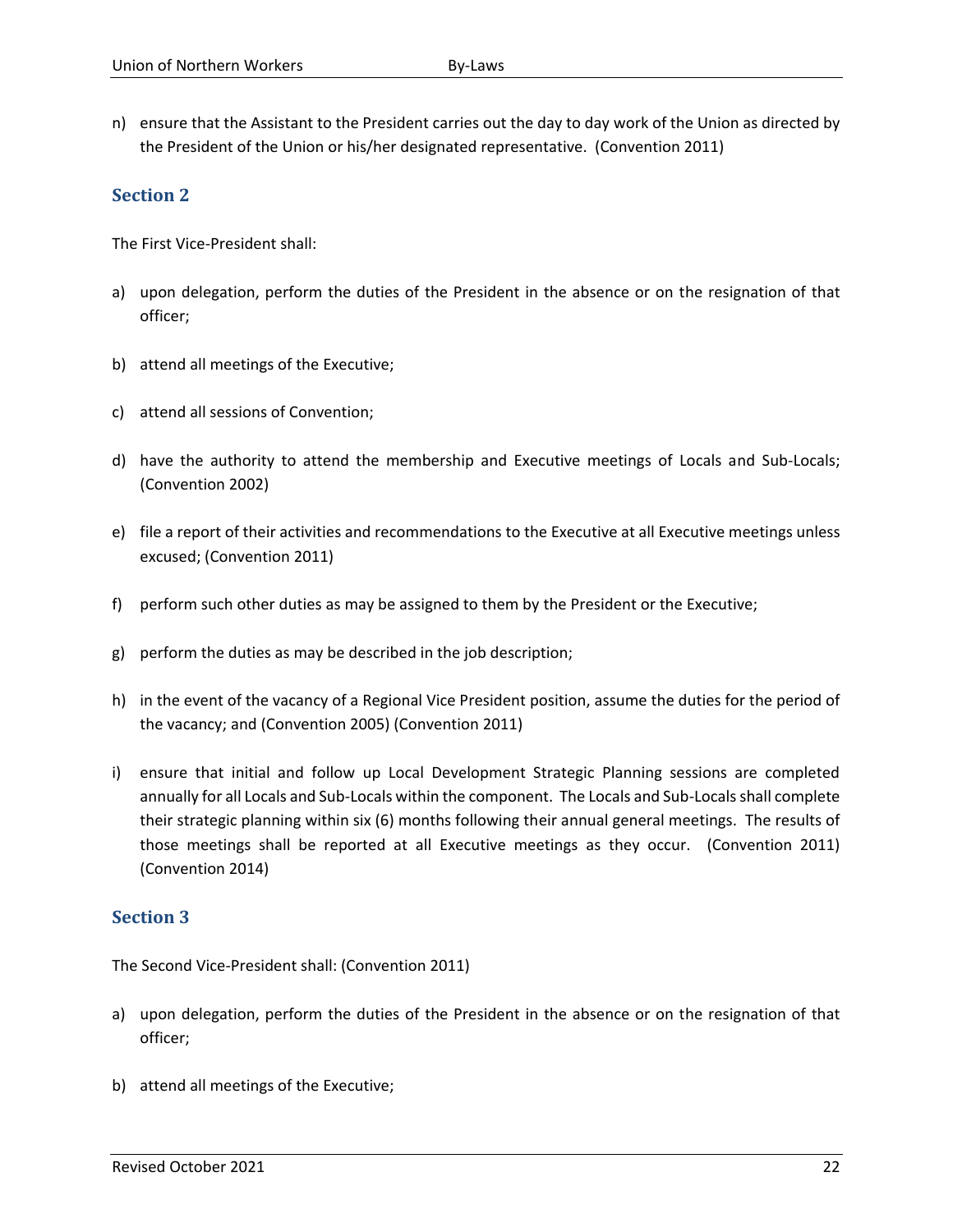- c) attend all sessions of Convention;
- d) have the authority to attend the membership and Executive meetings of Locals and Sub-Locals; (Convention 2002)
- e) file a report of their activities and recommendations to the Executive at all Executive meetings unless excused; and (Convention 2011)
- f) perform such other duties as may be assigned to them by the President or the Executive. (Convention 2005)

Regional Vice-Presidents shall:

- a) attend all meetings of the Executive;
- b) file a report of their activities and recommendations to the Executive at all Executive meetings unless excused; (Convention 2011)
- c) be responsible to the Executive for the administration of Union affairs in their Regions;
- d) have the authority to attend any Local or Sub Local membership and Executive meetings, or any Local meeting and to examine the records and accounts of any Local or Sub-Local of the Union within their respective Regions; (Convention 2002)
- e) upon request, assist any Local or Sub-Local of the Union, within their respective Regions;
- f) represent the interests of the Locals within their Regions at meetings of the Executive;
- g) report to the Locals within their Regions on the activities of the Executive; and
- h) following their election as such, be required to resign any Local or Sub-Local or PSAC office within one month of such election.

# **Section 5**

The Equity Vice-President shall:

a) attend all meetings of the Executive;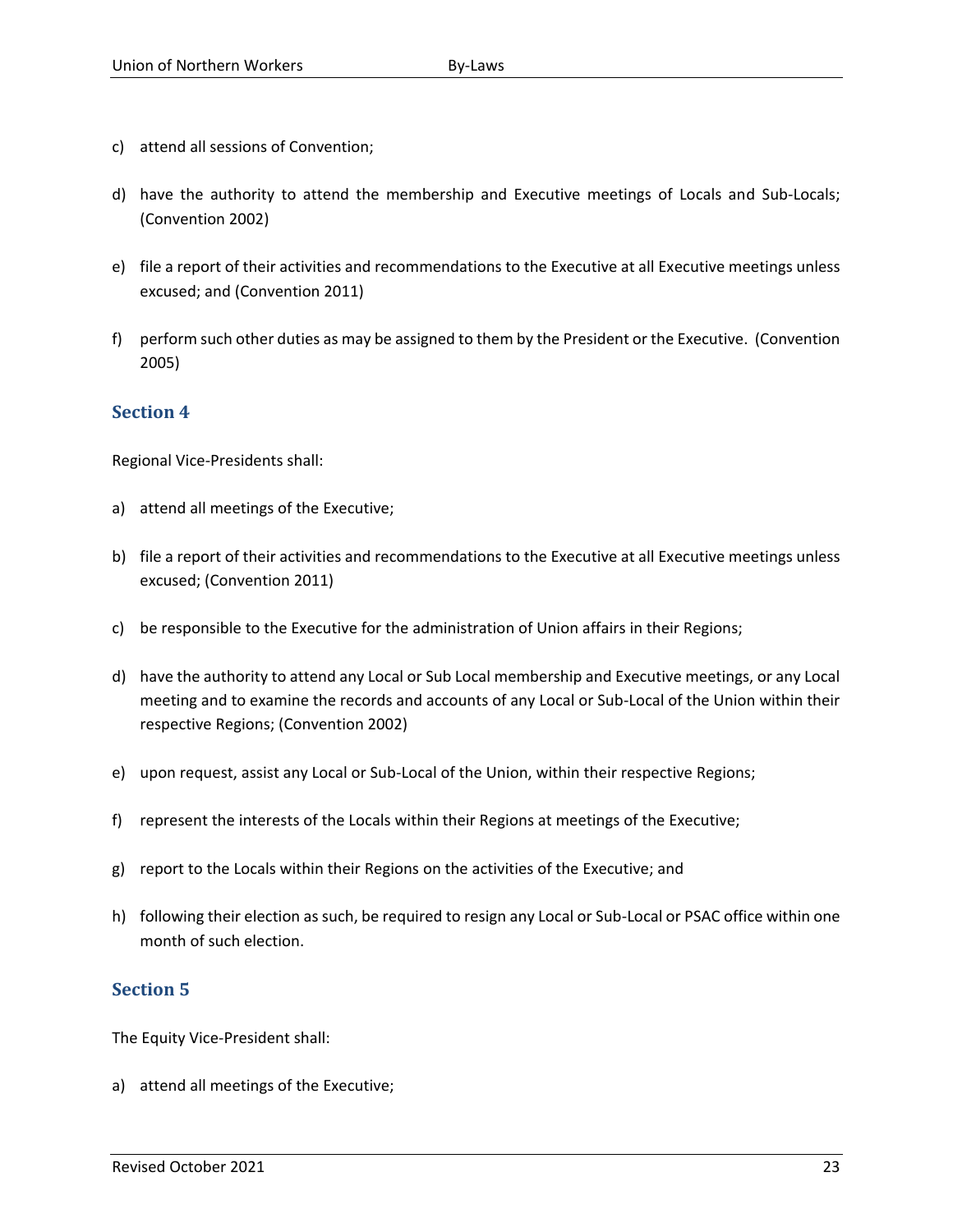- b) file a report of their activities and recommendations to the Executive at all Executive meetings unless excused; (Convention 2011)
- c) be responsible to the Executive for the administration of Union affairs within the Equity group;
- d) have the authority to attend any Local or Sub Local Equity Committee meeting;
- e) upon request, assist any Local or Sub-Local Equity Committee;
- f) represent the interests of the Equity members at meetings of the Executive;
- g) report to the Equity Committees on the activities of the Executive;
- h) following their election as such, be required to resign any Local or Sub-Local or PSAC office within one month of such election; and
- i) chair the UNW Equity Committee. (Convention 2005) (Convention 2008)(Convention 2017)

Local and Sub-Local Presidents shall:

- a) preside at meetings and present a report of their activities; (Convention 2011)
- b) be responsible for the efficient and proper conduct of their respective Local or Sub-Local;
- c) inform their Regional Vice President of their respective Local's or Sub-Local's activities in a timely and appropriate manner; (Convention 2011)
- d) participate in Local Strategic Planning sessions and ensure that the sessions are completed. (Convention 2011)
- e) Local Presidents shall attend the Annual Local Presidents Advisory Committee (LPAC) or appoint a Local Executive Officer or designate to attend LPAC in their absence. (Convention 2011)

#### **Section 7**

The Local and Sub-Local Vice-Presidents shall: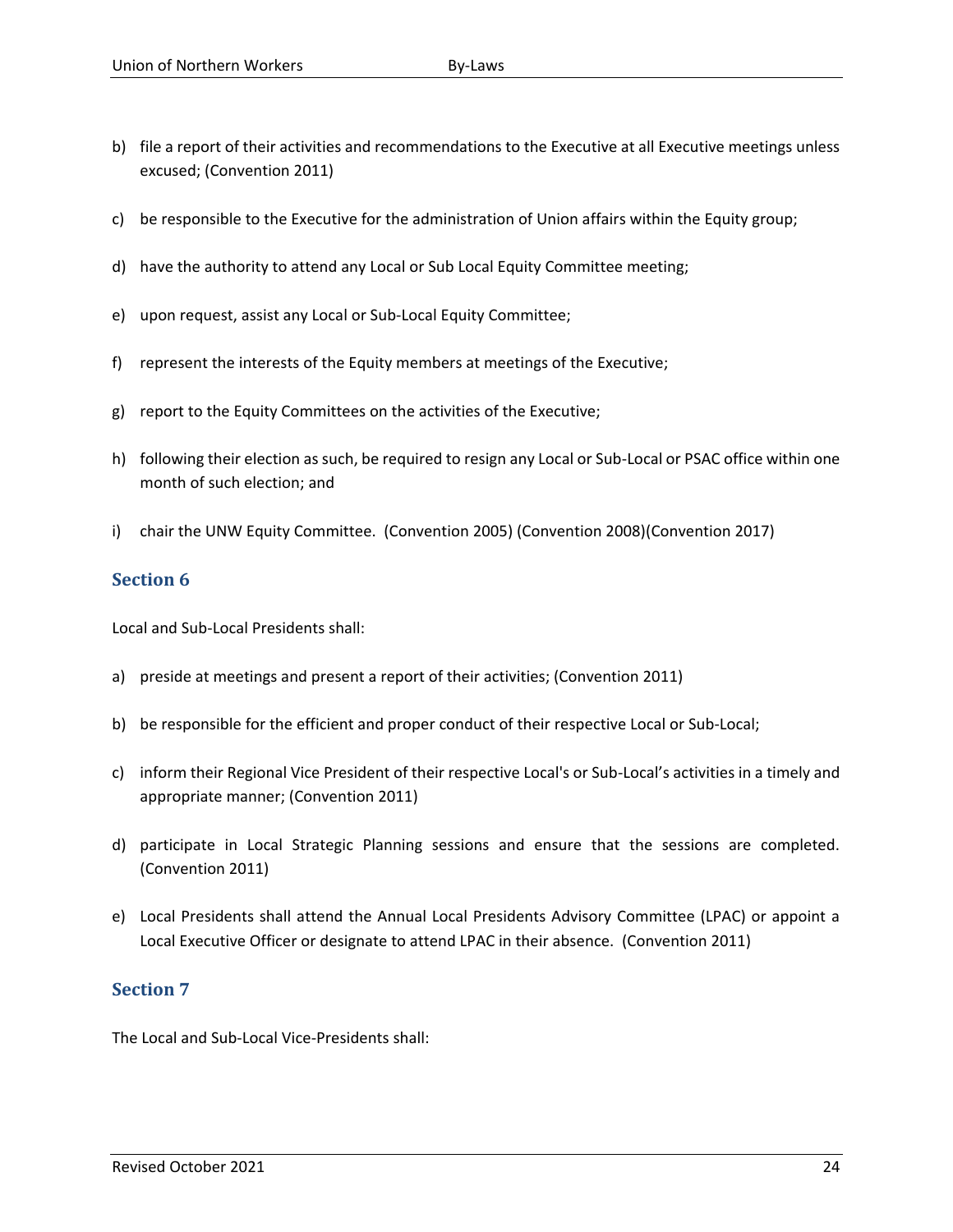- a) perform the duties of the Local President in the event of the absence or incapacity of that officer or upon the delegation of such duties by the Local President; and
- b) co-ordinate, arrange, and advertise union education within their local or sub-local; and
- c) ensure that all new members of Union of Northern Workers bargaining units are provided the opportunity to access a union orientation presentation.

Local Chief Shop Stewards shall:

- a) ensure a steward network is established in their Local;
- b) co-ordinate the activities of the Local's shop stewards;
- c) when necessary hold monthly meetings with Local Stewards, but at least a minimum of five per year;
- d) report at Local meetings on all Local shop steward activities; and
- e) perform other tasks as assigned by the Local.

#### **Section 9**

Local and Sub-Local Secretary-Treasurers shall keep accurate records of all meetings of their respective organization and shall be responsible for keeping proper files of documents, financial records, and all correspondence relating to their organization and the Union.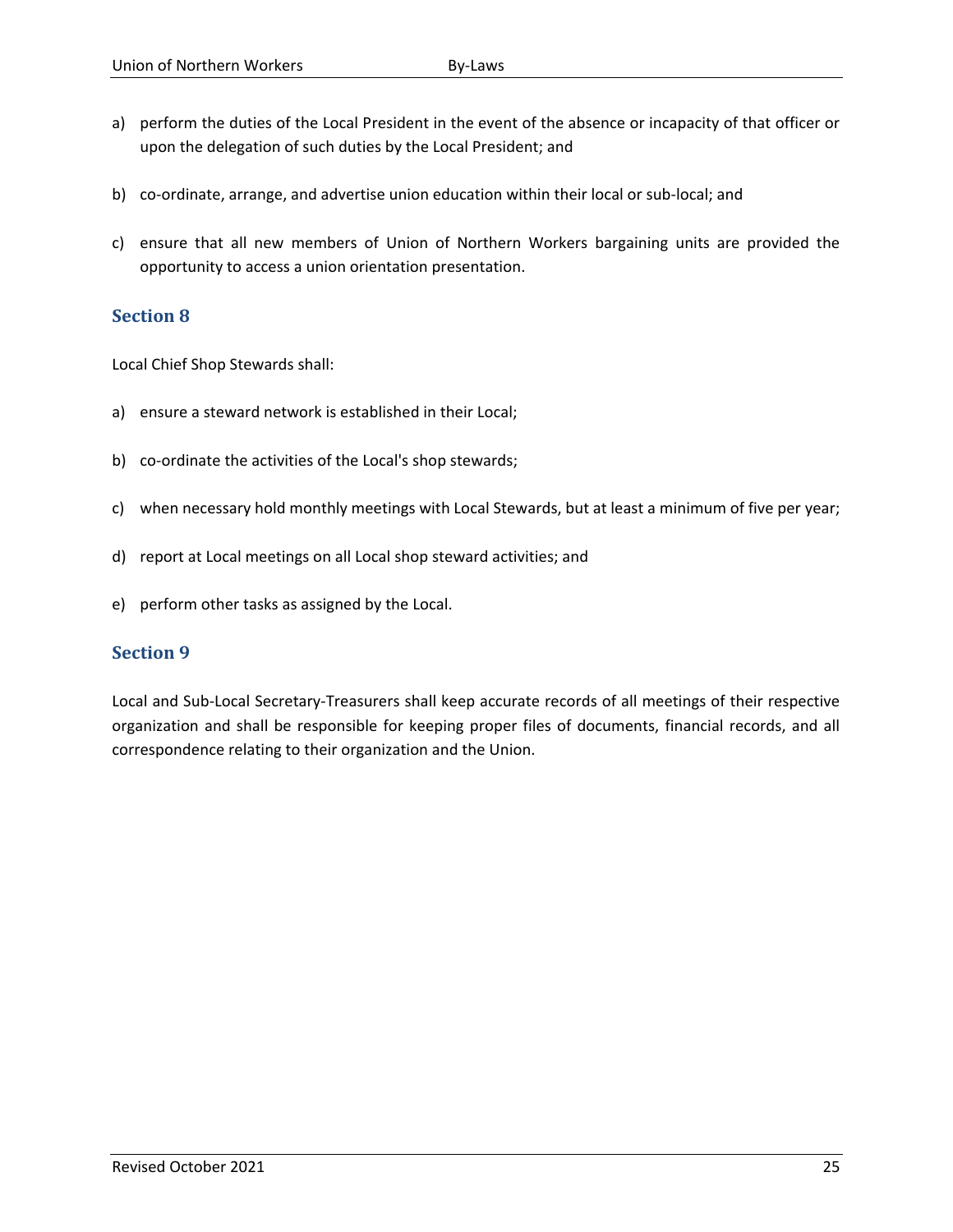All officers, staff and employees of the Union shall deal promptly and appropriately with matters submitted to them by the membership or by an officer of the Union. (Convention 2002)

## **Section 11**

The Executive shall engage in strategic planning to ensure goals and objectives are set, and reviewed on a regular basis. (Convention 2005)

#### **Section 12**

Immediately upon vacating office, all officers of the Union shall deliver to their successors or to the Union all documents, funds, or other property of the Union which is in their possession or control.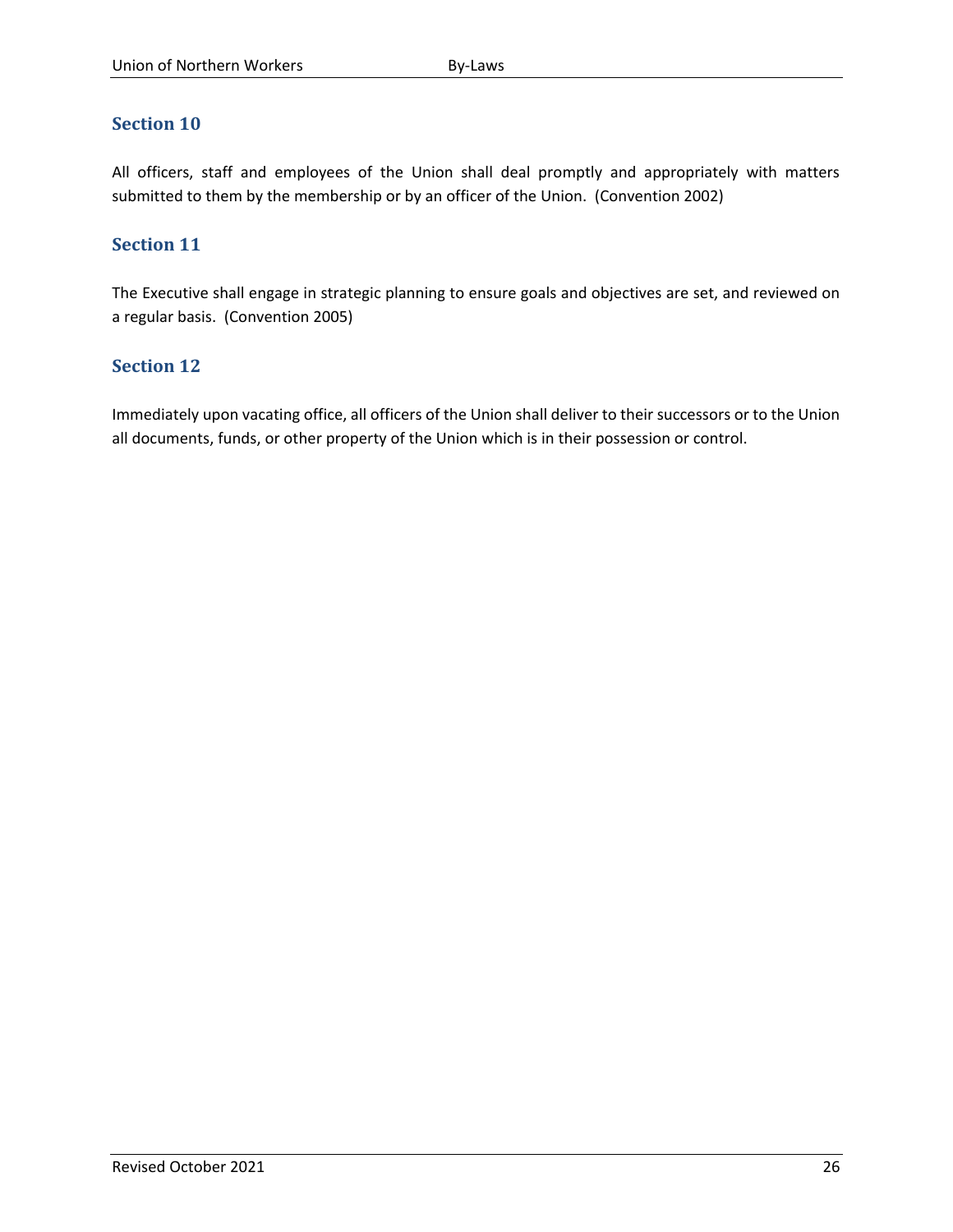# <span id="page-29-0"></span>**BY-LAW 13 ELECTION OF OFFICERS**

# **Section 1**

- 1. The following conditions shall apply to the election of Union Officers:
	- a) all elections shall be conducted by secret ballot and decided by a simple majority of the votes cast;
	- b) proxy voting shall not be permitted;
	- c) where there are more than two (2) candidates for office, the candidate receiving the fewest number of votes shall be dropped from the first ballot whenever a clear majority of the votes cast is not accorded any candidate. This procedure shall continue on each succeeding ballot for the position until a candidate receives the necessary majority; and
	- d) the principle of taking office upon election shall be maintained.
- 2. No full-time paid Union Officer shall suffer financially should there be a period of time between the vacating of said office and the recommencing of his/her original employment.

# **Section 2**

Members who seek the office of President, First or Second Executive Vice-President shall be nominated and elected at each Convention and must be accredited delegates to Convention. In order to be eligible for candidacy for the office of President, First or Second Vice-President, a member shall have demonstrated at least one year of active service to the Union of Northern Workers. This would normally have been achieved by virtue of being a steward, Local Officer or Executive Officer of the Union of Northern Workers. (Convention 2002)

- 1. In the event of a vacancy in the office of the President, the vacancy shall be filled by the First Executive Vice-President and the Second Executive Vice-President shall automatically become First Executive Vice-President.
- 2. In the event of the vacancy of the First Executive Vice-President, the Second Vice-President shall automatically become the First Executive Vice-President. (Convention 2002)
- 3. In the event of a vacancy of the Second Vice-President the successor shall be nominated from the accredited delegates to the previous Convention and further the successor shall be elected by the accredited delegates to the previous Convention.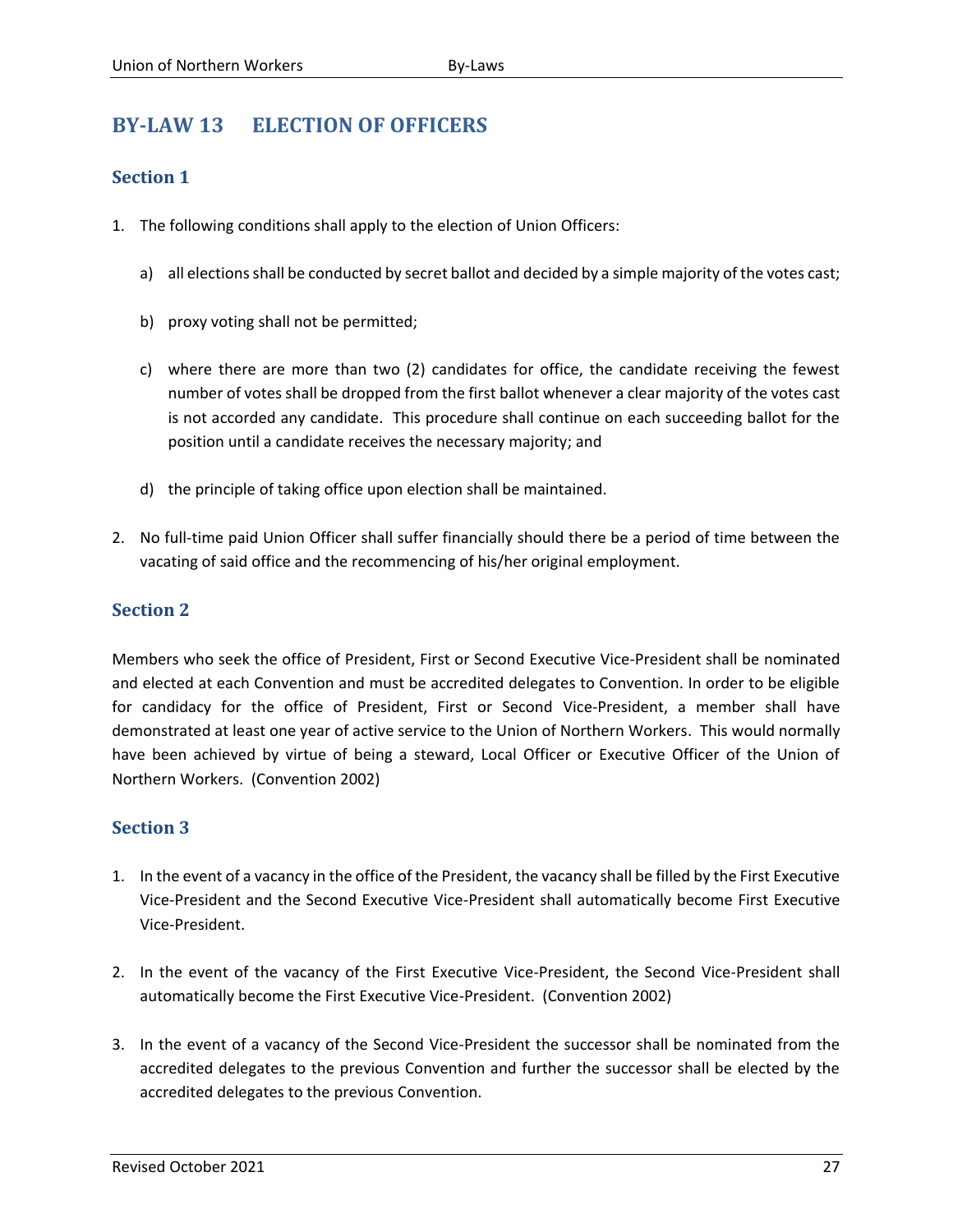- 1. The elections for Regional Vice-President and the Equity Vice-President shall be run through UNW Yellowknife Headquarters. Headquarters Staff and Employees will send out ballots. Ballots shall be returned to and counted by Headquarters Staff and/or Employees as appointed by the President. (Convention 2005) (Convention 2008) (Convention 2017)
- 2. Such election shall be by secret mail ballot.
- 3. The Regional Vice-President shall be elected by the members of their respective Region, and the Equity Vice-President shall be elected by the members who have self-identified as belonging to an equity group, within ninety (90) days of the closing date of Convention. (Convention 2002) (Convention 2005) (Convention 2008) (Convention 2017)
- 4. In order to be eligible for candidacy for such office, a member shall have demonstrated at least one year of active service to the Union of Northern Workers. This would normally have been achieved by virtue of being a steward, Local Executive Officer or Executive Officer of the Union of Northern Workers. (Convention 2002)
- 5. Notwithstanding any other provision of the By-Laws regarding the election of Regional Vice Presidents and the Equity Vice-President, should any region have a Regional Vice-President vacancy, or the Equity Vice-President position be vacant within six (6) months prior to Convention and should that region complete the election of a Regional Vice-President in that period, or should the Equity group members complete the election of the Equity Vice-President in that period, that Regional Vice-President or Equity Vice-President shall immediately assume office for that period prior to and subsequent to Convention. (Convention 2008)
- 6. All candidates for the position of Regional Vice-President shall be entitled to receive a copy of their regional membership lists. (Convention 2002) Any candidate for the position of Equity Vice-President shall be entitled to receive a copy of the members who have self-identified as belonging to an equity group. (Convention 2008) (Convention 2017)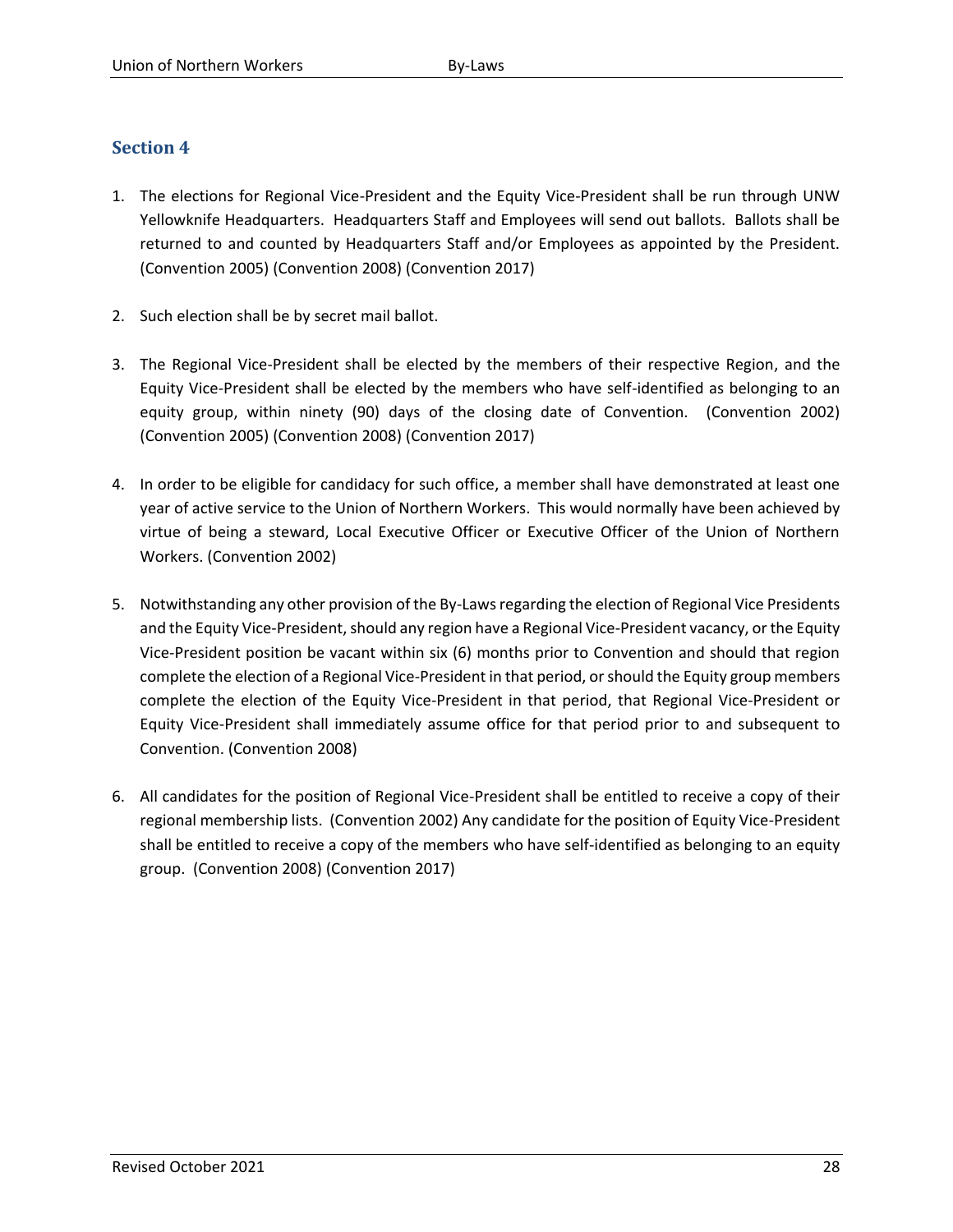- 1. In the event of a vacancy in the office of Regional Vice-President, the vacancy shall be filled in the manner prescribed in Section 4 of this By-Law, except as noted in 2 below. (Convention 2008) (Convention 2017) (Convention 2021)
- 2. In the event of a vacancy in the office of Regional Vice-President, Kimberlite Region, the President of Local 3050 shall serve as Regional Vice-President, Kimberlite Region, and there shall be no fewer than two (2) attempts between triennial conventions to fill the vacancy in the manner prescribed in Section 4. (Convention 2021)
- 3. In the event of the vacancy in the office of Equity Vice-President, the vacancy shall be filled in the manner prescribed in Section 4 of this By-Law. (Convention 2008) (Convention 2017)

# **Section 6**

Officers of Locals and Sub-Locals shall be elected by the members of their respective Local or Sub-Local (Convention 2005):

- a) at a membership meeting; or
- b) where the respective Local or Sub-Local Executive believe it is advisable to do so, by a secret mail ballot sent to the members. In order to be a candidate, a member must agree in writing to stand for office and be nominated by at least two (2) members in good standing of the respective Local or Sub-Local.
- c) The term of office for each position shall be determined by each individual Local or Sub-Local, through their Local or Sub-Local By-Laws. In no instance shall the term of office for Local Officer positions exceed three (3) years for each term. (Convention 2005)
- d) There shall be no restrictions on the number of terms an individual can hold office within a Local or Sub-Local unless otherwise determined by Local By-Laws. (Convention 2005)

# **Section 7**

Members of the Executive shall not be eligible for election to Local or Sub-Local office.

# **Section 8**

1. For Executive Officer, the elections shall proceed in the following order: President, First Executive Vice-President, Second Executive Vice-President.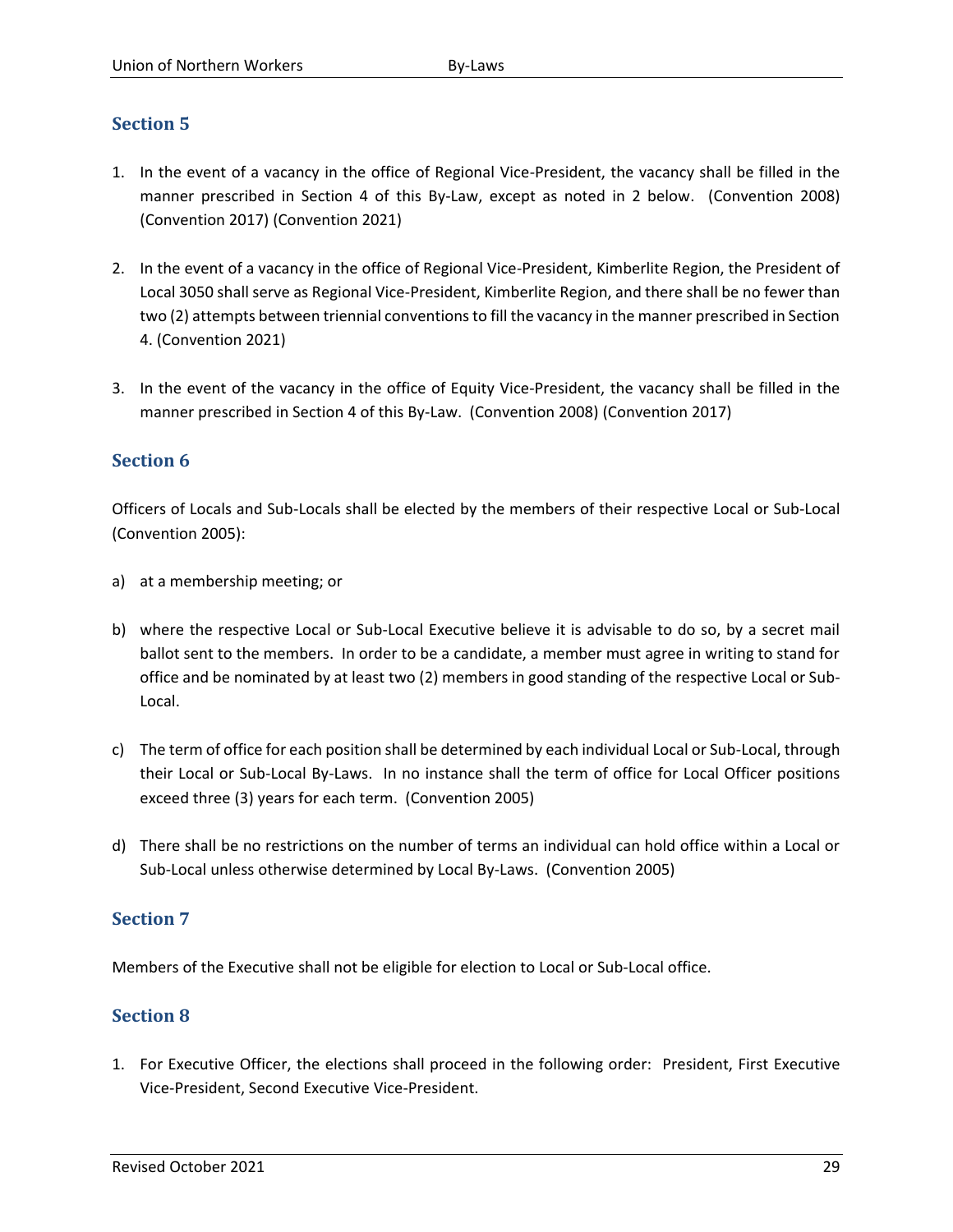- 2. For Local Officers, elections shall proceed in the following order: President, Vice-President, Secretary-Treasurer and Chief Shop Stewart.
- 3. For Sub-Local Officers, elections shall proceed in the following order: President, Vice-President and Secretary-Treasurer.

Members who are nominated for Local or Sub-Local office and who are absent from the general meeting shall be allowed to let their name stand for election to the said office provided they submit a letter to the Local or Sub-Local Executive indicating that they agree to stand for the office.

# **Section 10**

All officers of the Union, its Locals and Sub-Locals, shall take office immediately upon their election to office.

#### **Section 11**

The following Oath of Office shall be administered to all officers as soon as possible following their election:

I, \_\_\_\_\_\_\_\_\_\_\_\_\_, having been elected an officer of the Union of Northern Workers, a Component of the Public Service Alliance of Canada, do solemnly declare that during my term of office, I shall faithfully carry out the duties of such office. I will uphold the dignity of the Union and respect all confidences pertaining to the affairs of the Union and the PSAC that are brought to my attention.

# **Section 12**

In the event of a vacancy in the office of the President of a Local or Sub-Local, the vacancy shall be filled by the Vice-President. Other vacancies in offices may be filled by election in the manner prescribed in Section 6 of this By-Law or by appointment by the respective Local or Sub-Local Executive.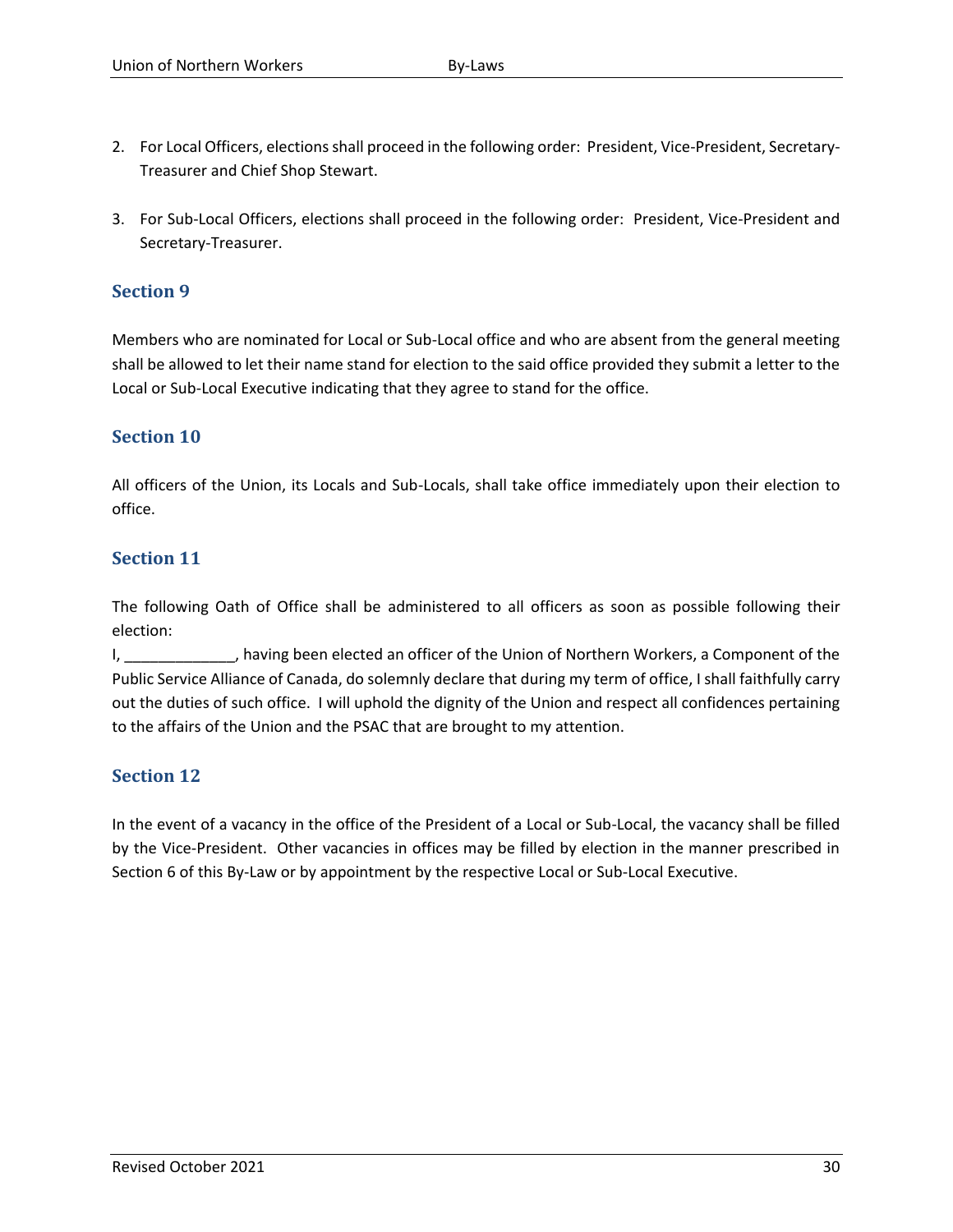Stewards may be elected by a simple majority of represented members or may be appointed by the Local or Sub-Local Executive. Stewards shall hold office for an indeterminate period. A simple majority of the members represented by the Steward may at any time revoke the mandate of the Steward and choose a replacement in accordance with these By-Laws.

# **Section 14**

The names and addresses of Regional, Local, and Sub-Local officers shall be forwarded to the Director of Finance and Administration immediately upon assumption of office.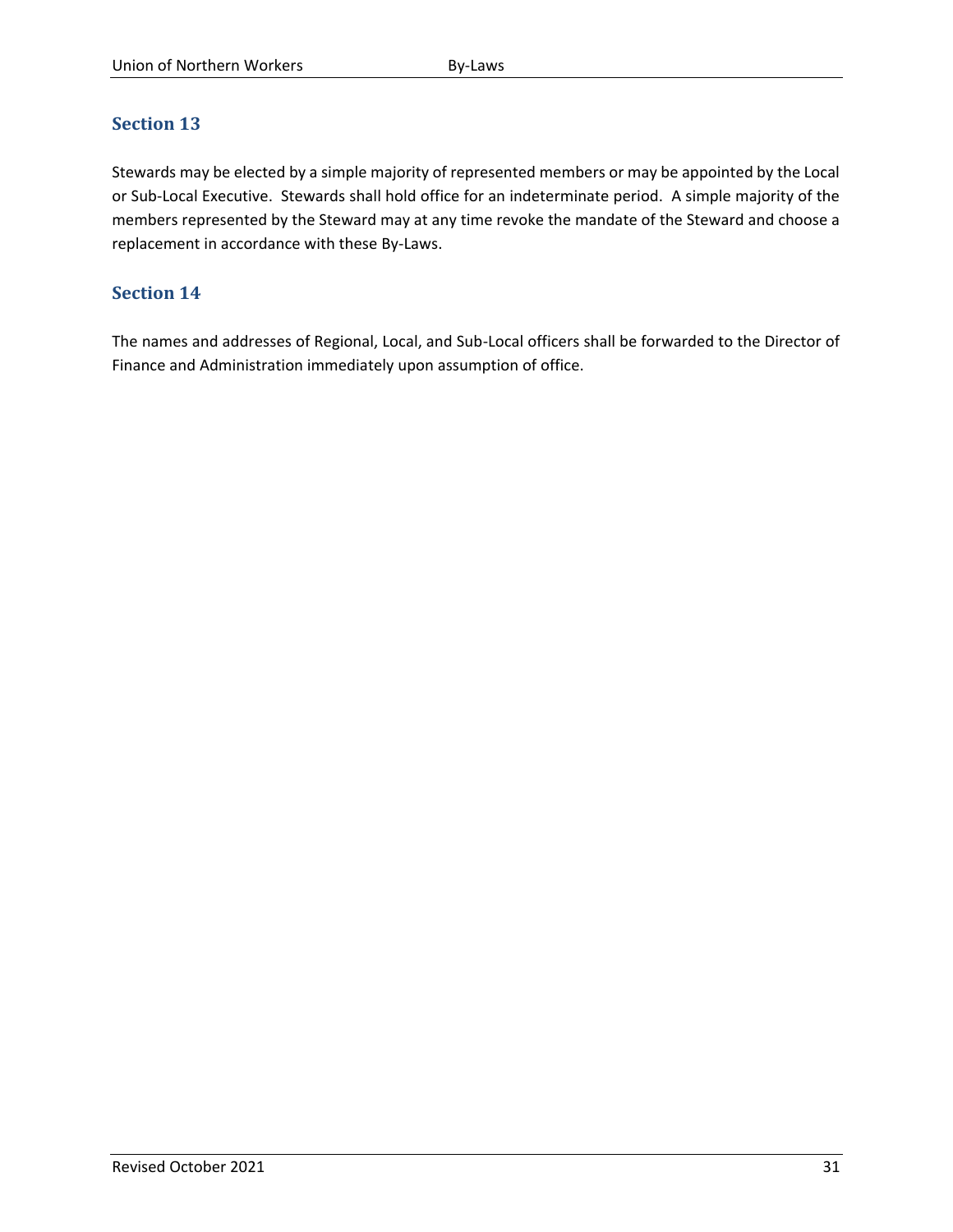# <span id="page-34-0"></span>**BY-LAW 14 CONVENTIONS**

# **Section 1**

The supreme governing body of the Union is Convention. Convention shall be composed of the Executive of the Union, and members from Locals duly elected in accordance with these By-Laws. Convention shall establish the general policies of the Union. (Convention 2002) (Convention 2017)

At least six (6) months prior to the opening date of the Convention, each Local may elect from among its members a total of: (Convention 2002)

- a) For Locals with 1-75 signed members 1 delegate.
- b) For Locals with 76-175 signed members 2 delegates.
- c) For Locals with 176-325 signed members 3 delegates.
- d) For Locals with 326-475 signed members 4 delegates.
- e) For Locals with 476-625 signed members 5 delegates.
- f) For Locals with 626-775 signed members 6 delegates.
- g) For Locals with 776-925 signed members 7 delegates. (Convention 2008)

To be eligible to send delegates to Convention each Local must be active 12 months prior to Convention call. Any new Local established within 12 months of Convention call may be given approval by the Executive to send the number of delegates permitted according to the numbers of signed members. (Convention 2002)

# **Section 2**

At least nine (9) months before the date of the Convention, the official Convention Call shall be issued. (Convention 2011)

#### **Section 3**

Each accredited delegate present at the Convention shall be entitled to one (1) vote on each question and proxy votes shall not be permitted.

#### **Section 4**

Subject to available space, all members shall have the right to attend Conventions at their own expense as observers. Locals and Sub-Locals shall have the right to send observers to Convention at the expense of the respective Local or Sub-Local. Observers shall not have the right to vote or to participate in debate.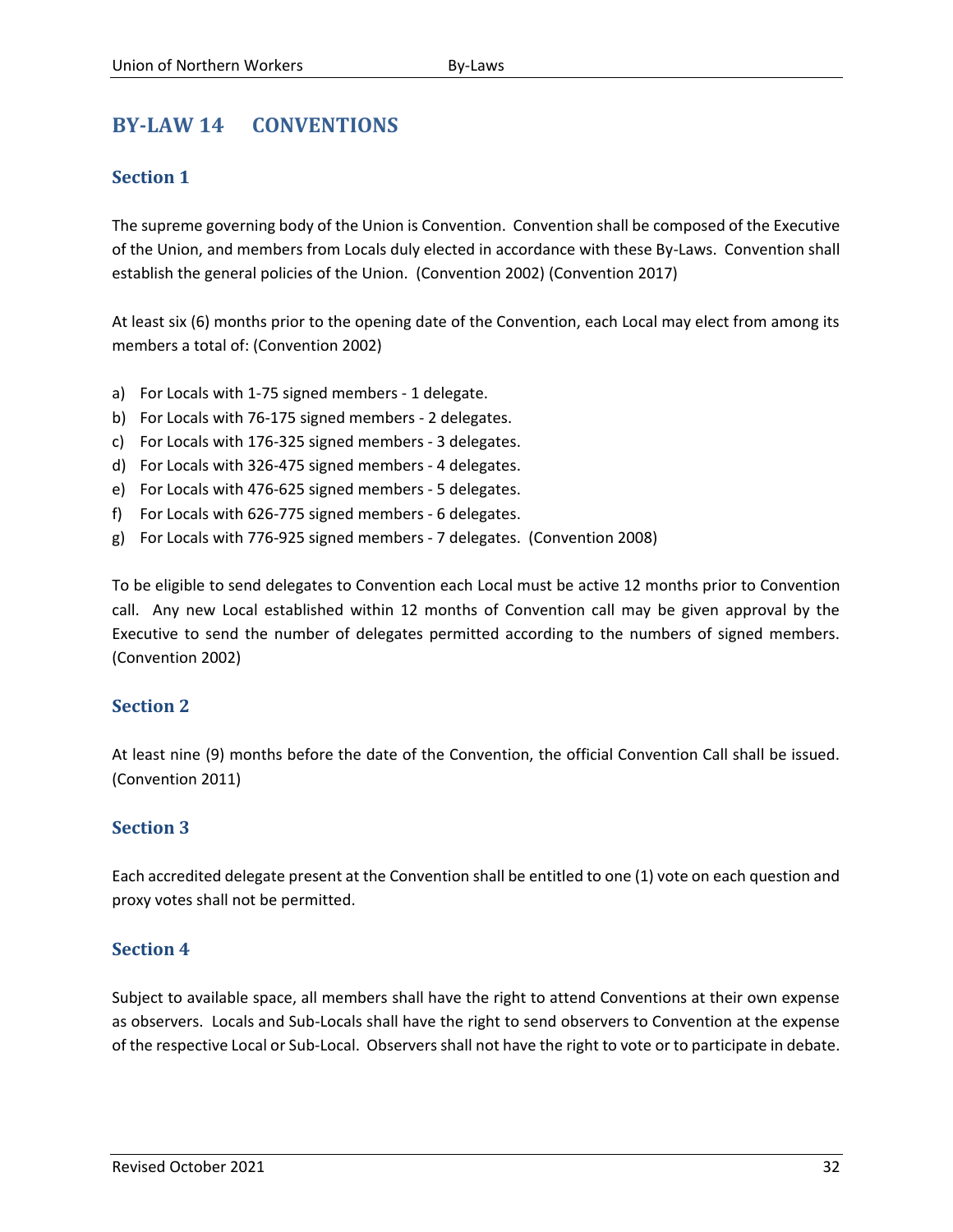Locals shall provide to UNW Headquarters, no later than three (3) months prior to Convention, the names and contact information of any observers who will be attending Convention from their respective Local. (Convention 2005)

# **Section 5**

- 1. Each Local shall conduct a secret ballot among its members for election of delegates and alternates to Convention. In order to be a candidate, a member must be a member in good standing of the Local and must agree in writing to stand for election and be nominated by at least two (2) other members in good standing of the Local. The candidates receiving the highest number of votes shall be the delegates to Convention in descending order until the Local quota is filled. Alternate delegates will be selected from the remaining candidates in descending order; or (Convention 2005)
- 2. for elections of delegates and alternates to convention a Local may elect the delegates at a Local general membership meeting; (Convention 2002)

Such meeting must be publicly advertised for thirty (30) days and be called for the sole purpose of electing convention delegates and alternates; and

- 3. members who are absent from the General Local Meeting as defined in By-Law 14, Section 6(2) shall be allowed to let their name stand for elections provided that: (Convention 2002)
	- a) they are nominated in writing by two members; and
	- b) in advance of the meeting, they submit a letter, along with their nomination form to their local executive, stating that they agree to stand for election as a convention delegate or alternate; and
	- c) convention delegates and alternates must be a member of the Union for at least thirty (30) days prior to election.

# **Section 6**

Immediately following election of delegates to Convention, the Local President shall submit to the Director of Finance and Administration the names of the Local's accredited delegates and alternates on a credential form supplied by headquarters. (Convention 2002)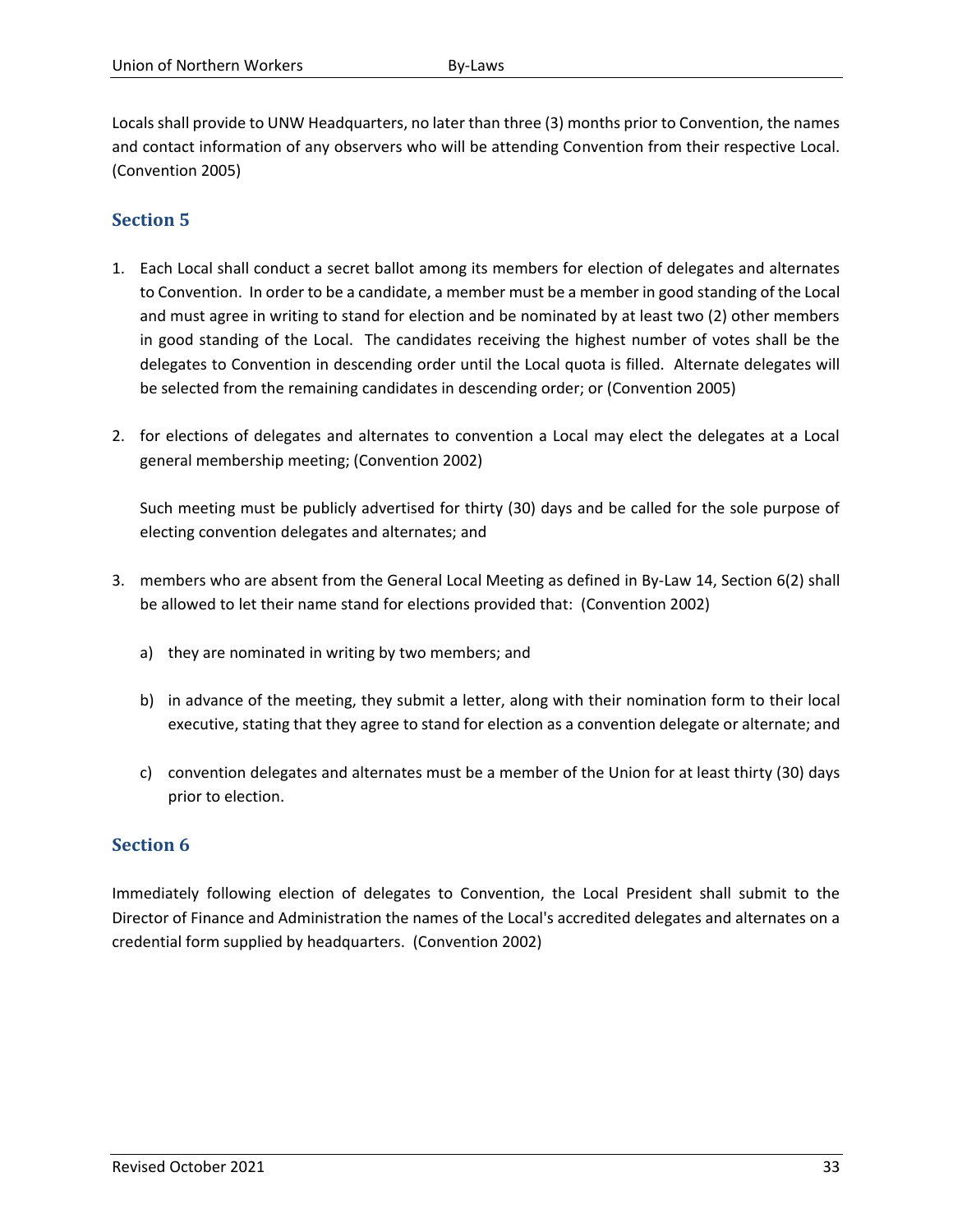In the event that any of the accredited delegates is unable to attend the Convention, the position shall be filled by an alternate delegate. A new alternate delegate may be elected by the Local not less than fortyeight (48) hours before the opening date of Convention. (Convention 2002)

# **Section 8**

- 1. All resolutions from the Locals shall be received by the Director of Finance and Administration no later than four (4) months preceding the opening date of Convention. (Convention 2002)
- 2. All resolutions from the Executive shall be received by the Director of Finance and Administration no later than three (3) months preceding the opening date of Convention.
- 3. Notwithstanding any other provisions in these By-Laws, the Executive may, on thirty (30) days' notice to all Locals and accredited Convention delegates, submit to the Director of Finance and Administration resolutions to amend these By-Laws at Convention. Attached to such notice shall be a copy of the proposed By-Law amendments.
- 4. Late resolutions to Convention shall be received by the Director of Finance and Administration no later than thirty (30) days prior to the opening of Convention. No late resolutions shall deal with amendments to these By-Laws. A two-thirds majority of accredited delegates must vote to accept the late resolution. If accepted, and unless a two-thirds (2/3) majority of accredited delegates voting at convention agree to place them elsewhere on the agenda, late resolutions shall be the last order of business. (Convention 2002)
- 5. A resolution may be introduced onto the floor of Convention as an emergency resolution, provided that it does not propose amendments to the By-Laws; that it deals with matters or events arising after the deadline for late resolutions; and that a two-third (2/3) majority of voting delegates vote to receive the resolution. (Convention 2002)

- 1. At least three (3) months prior to the opening date of Convention, the Executive shall appoint from among accredited delegates such committees as may be necessary for the conduct of the business of the Convention. Delegates shall be advised of their committee assignment by the Executive at least two (2) months prior to opening date of Convention and shall be supplied with an official copy of the agenda proposed by the Executive.
- 2. The Convention Agenda shall include a resolutions book containing copies of all resolutions and other matters to be brought before the Convention.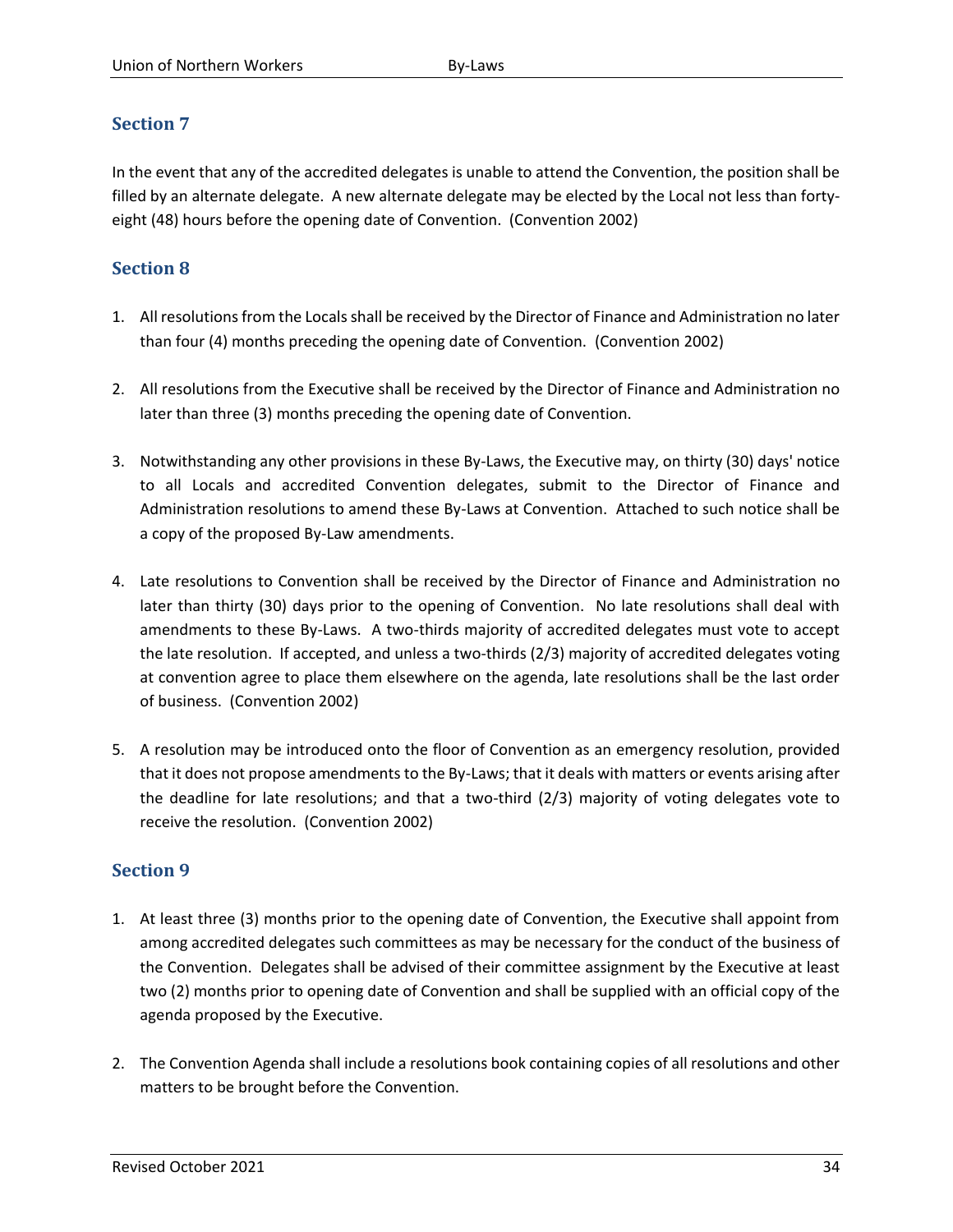The Convention shall deal with all resolutions brought before it from the Executive and Local membership meetings. All resolutions that cannot be dealt with at Convention, other than those revising the By-Laws, shall be dealt with by the Full Executive at their next Full Executive Meeting. (Convention 2002)

# **Section 11**

- 1. A Special Convention shall be called at the request of a two-thirds (2/3) majority of the Executive or at the request of a majority of the Locals of the Union.
- 2. The time and place of the Special Convention shall be decided by the Executive, but the time shall be within four (4) months of the request referred to in Subsection (1) of this Section.
- 3. A Special Convention shall deal with only the matters for which it was called unless a two-thirds (2/3) majority of accredited delegates vote to consider other matters of an urgent or necessary nature.

# **Section 12**

After the election of the President and the two Executive Vice-Presidents, delegates of the Union to the Triennial National Convention of the PSAC shall be elected from accredited delegates in attendance at the Union Convention in accordance with the requirements of the Constitution of the PSAC.

Delegate nominees must be nominated in writing by two (2) other accredited delegates and must agree in writing to stand for election. Nominees must submit their signed nomination form by the deadline stated on the form. (Convention 2021)

Election of delegates shall be by secret ballot. (Convention 2021)

The candidate receiving the highest number of votes shall be the delegates to Convention in descending order until the Component entitlement is filled. Alternate delegates shall be selected from the remaining candidates in descending order. (Convention 2021)

# **Section 13**

The Executive shall be considered as being in business session throughout the period of the Convention, and its members shall have all rights and privileges due accredited delegates, including the right to vote.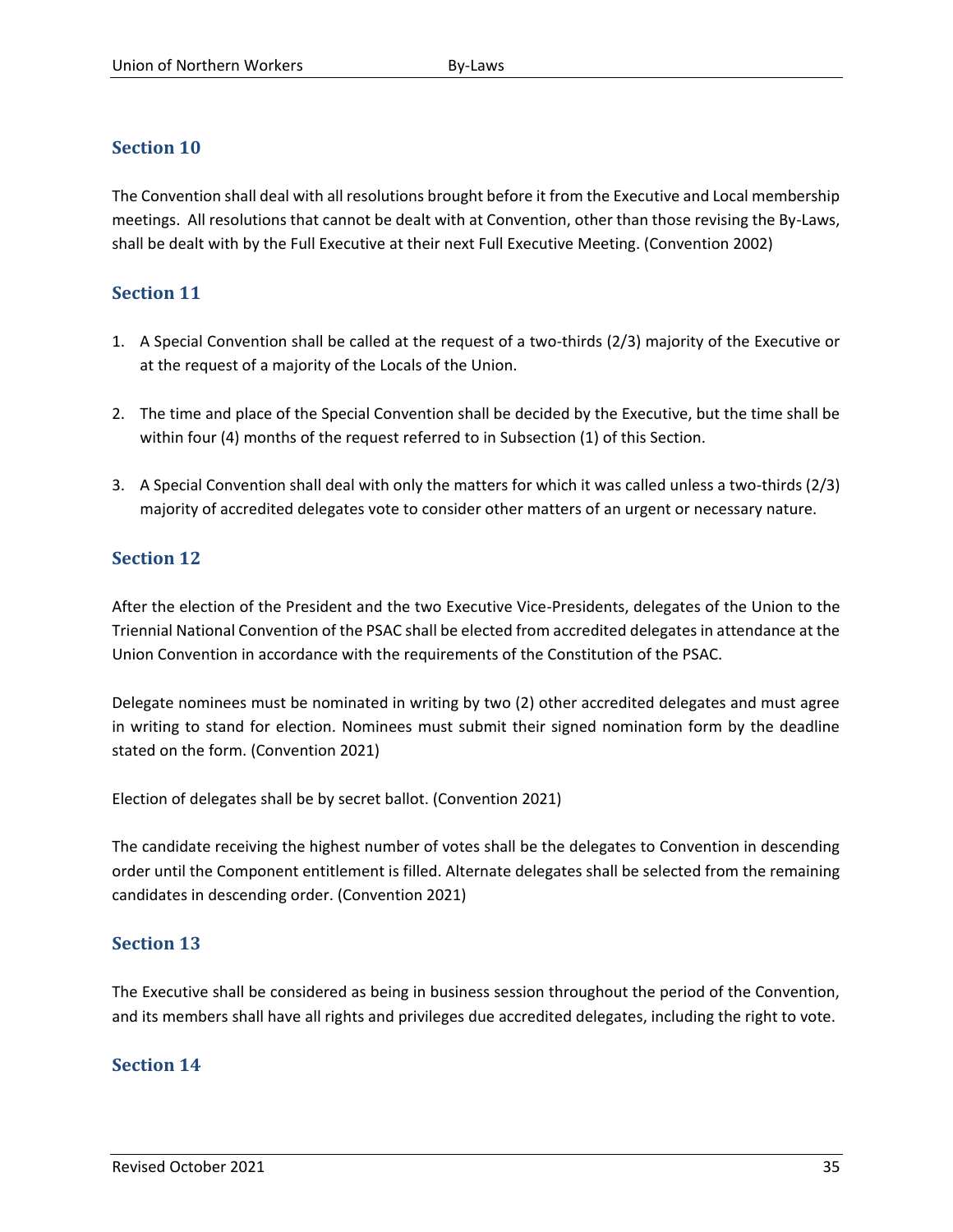These By-Laws may be enacted or amended by a two-thirds (2/3) majority of the accredited delegates voting at Convention or, between Conventions, by a two-thirds (2/3) majority of members in good standing voting in a referendum ordered by a two-thirds (2/3) majority of the Executive. No By-Law or amendment to these By-Laws shall become operative until it has been filed with the Registrar of Societies under the Societies Act.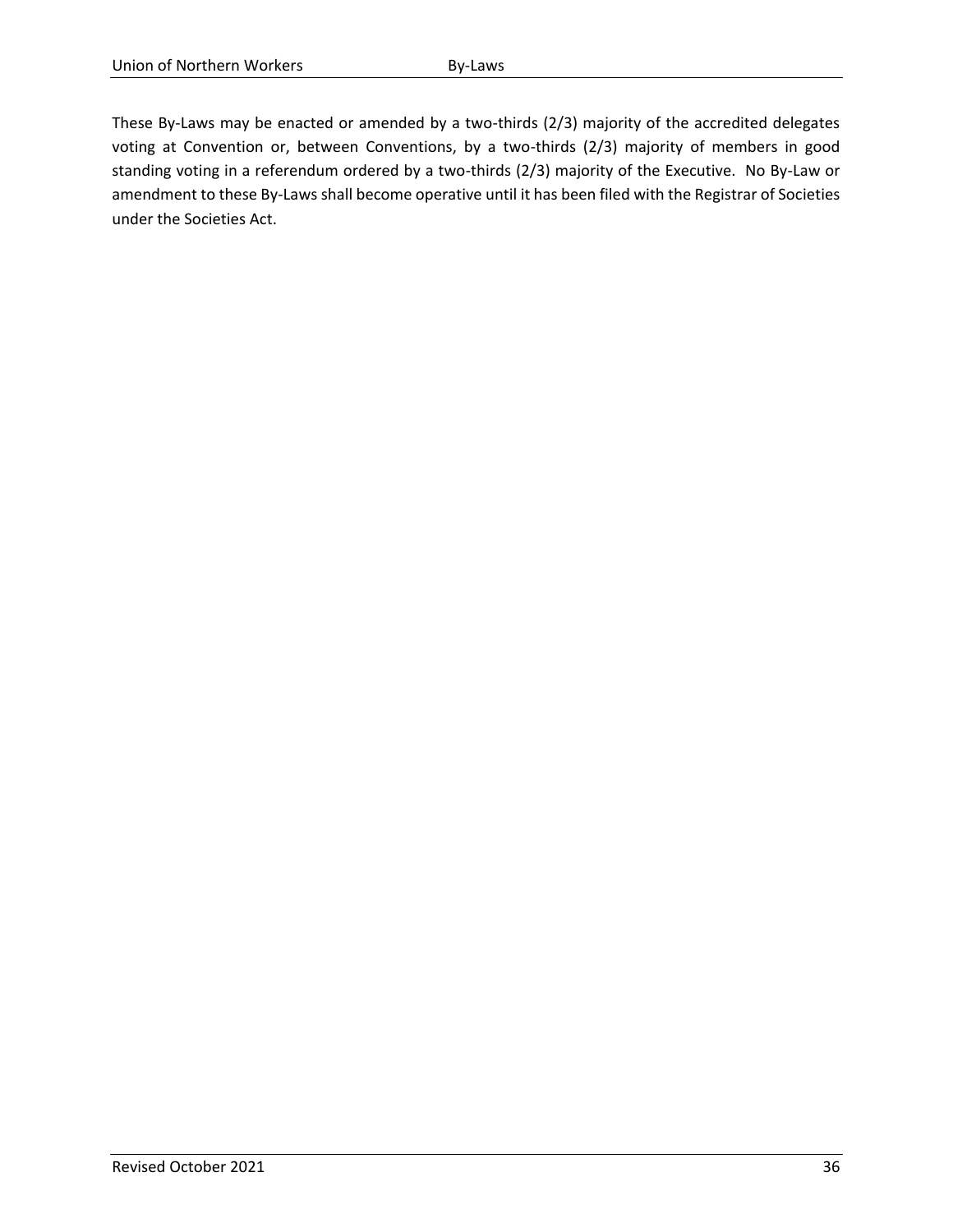Convention shall adopt rules of order to govern its proceedings.

# **Section 16**

The delegates at each Convention shall determine the date and location for the next Convention and the date selected should not be Labour Day. (Convention 2005)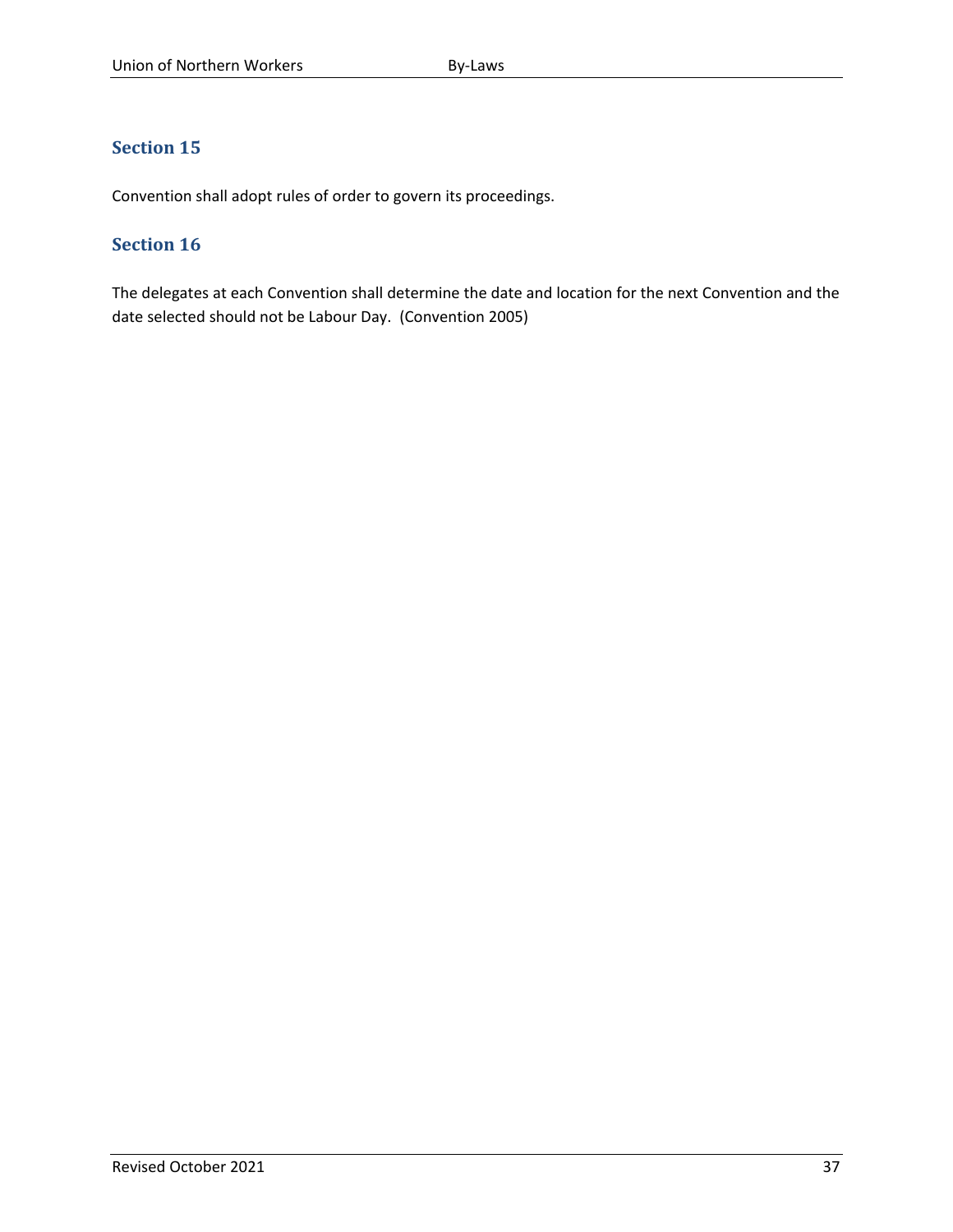# <span id="page-40-0"></span>**BY-LAW 15 FINANCES**

## **Section 1**

The financial records of the Union shall be audited once annually by a certified accountant approved by the Executive. Immediately upon completion of the annual audit, a copy of the audited financial statements shall be forwarded to the PSAC and to each Local, Sub-Local, and member of the Executive.

# **Section 2**

All cheques payable by the Union shall be signed by two signing officers. The signing officers of the Union shall include the following: the President, the Executive Vice-Presidents, the Director of Finance and Administration, and any Regional Vice-President for a Region in Yellowknife. In case of emergency, the Executive shall have the authority to designate any other Union members as signing officers of the Union.

#### **Section 3**

The signing officers of the Union shall be bonded in an amount not less than ten thousand (\$10,000.00) dollars.

# **Section 4**

The fiscal year of the Union and all Locals and Sub-Locals shall be the calendar year.

# **Section 5**

All financial records of the Union and its Locals and Sub-Locals shall be retained for the legal period prescribed by the Income Tax Act.

#### **Section 6**

Locals and Sub-Locals shall approve at least three (3) signing officers, two (2) of whom shall sign all cheques. No disbursements shall be made without prior authorization of the Local or Sub-Local Executive, or as directed by their membership. Disbursements in excess of five thousand dollars (\$5,000.00) may be made provided the disbursement is authorized by the membership at a general meeting advertised publicly for 2 weeks. (Convention 2014)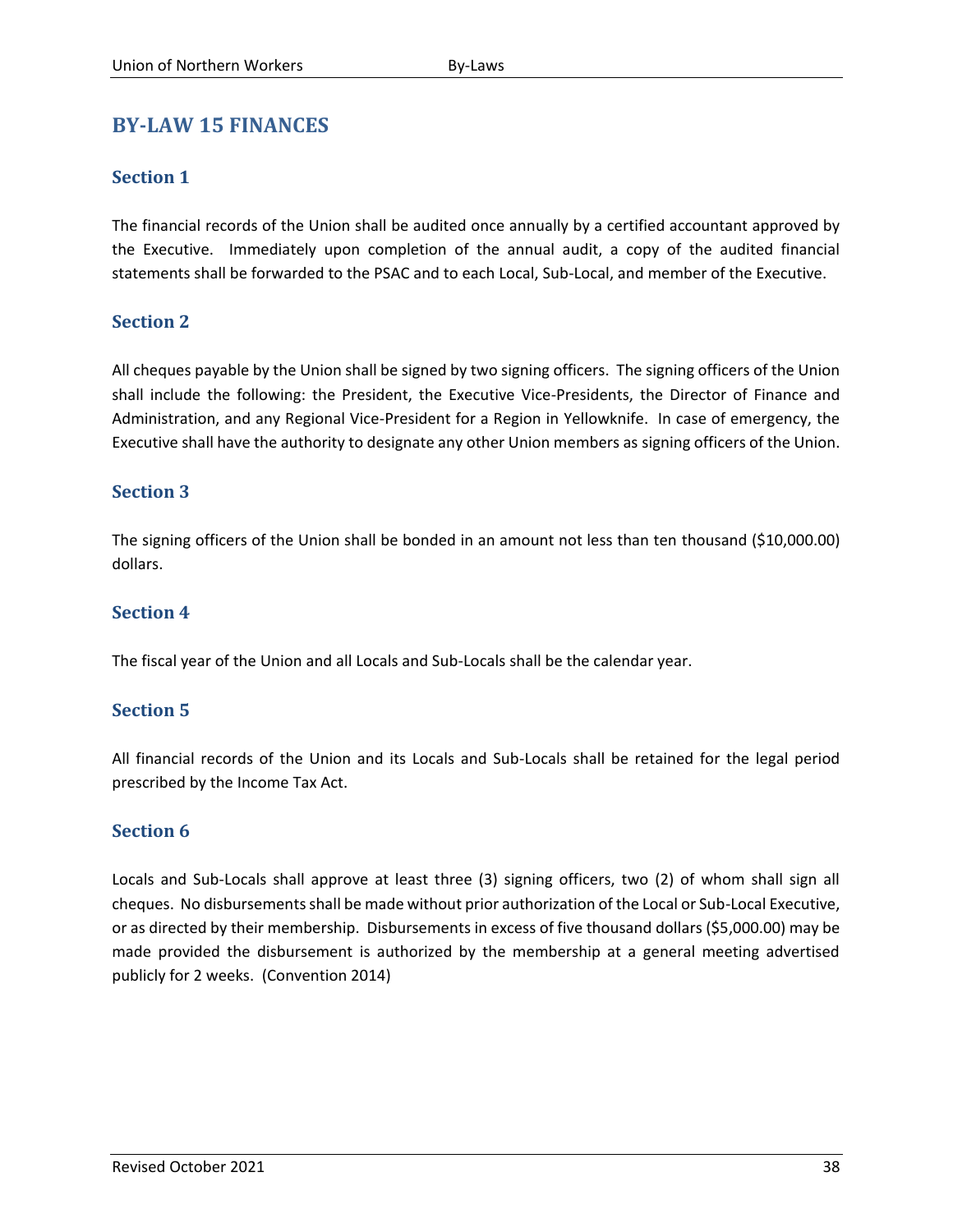The Secretary-Treasurer of the Local and Sub-Local shall submit a financial statement to all membership meetings.

# **Section 8**

- a) Locals shall submit to the Executive quarterly audited statements of Local finances. The Director of Finance and Administration shall make no remittance of dues rebates until such statements have been received. Rebates shall be due and payable quarterly.
- b) For the purposes of this section, the statements shall be audited by any three members of the Local not holding office in the Local.
- c) Any Local may apply for and, subject to the approval of the Executive, may be granted an advance against the future dues of the Local.

# **Section 9**

No Local or Sub-Local shall enter into any fiscal contractual understanding or agreement without prior approval by the Executive.

# **Section 10**

All financial records of the Union and its Locals and Sub-Locals shall be maintained in an approved manner, as advised by the Executive in case of each Local and Sub-Local, and otherwise by the auditors.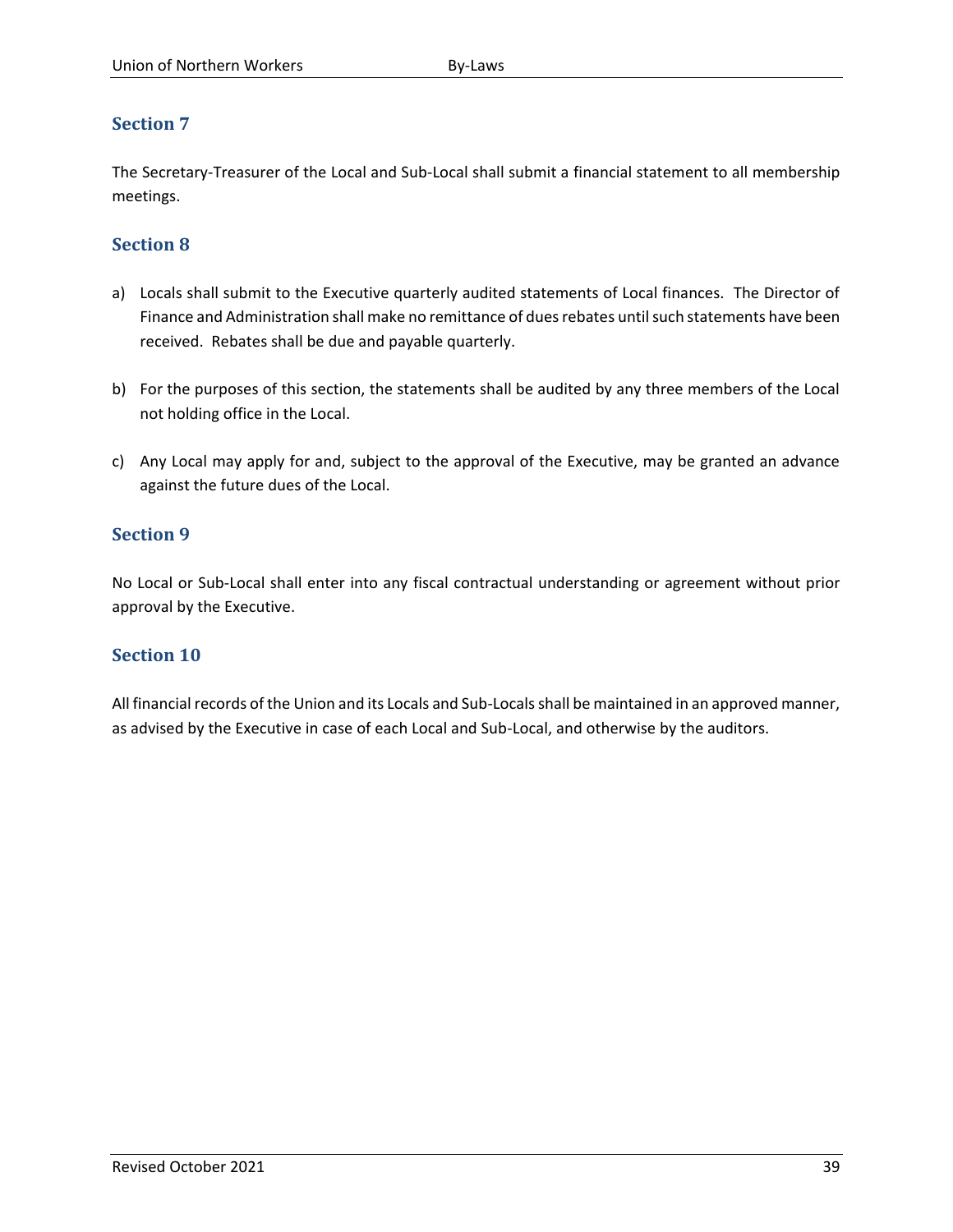# <span id="page-42-0"></span>**BY-LAW 16 DISCIPLINE**

## **Section 1**

The Locals and the Executive shall have the authority to discipline any member in accordance with the PSAC Constitution and the PSAC Regulation 19.

# **Section 2**

It is an offence for a member to:

- a) Violate any provision of the Local By-Laws, the By-Laws of the Union, or the Constitution of the PSAC;
- b) Obtain or solicit membership by misrepresentation;
- c) Institute, urge, or advocate that a member institute action in a court of law against a Local, the Union, or the PSAC or any of its officers without first exhausting all remedies within the organization;
- d) Other than through proper channels, advocate or attempt to bring about the withdrawal of any member or group of members from the Union or any Local;
- e) Publish or circulate among the members false reports or misrepresentations;
- f) Work in the interests of or accept membership in a rival organization;
- g) Slander or wilfully wrong an officer or member of the Union or the PSAC;
- h) Use abusive language or disturb the peace of any meeting in or around any office or meeting place of the Union or its Locals or Sub-Locals;
- i) Fraudulently receive or misappropriate any money due to the Union or any of its Locals;
- j) Use the name of the Union or its Locals or Sub-Locals for soliciting funds, advertising and the like, of any kind without the consent of the Local or Sub-Local concerned or the Executive;
- k) Furnish, without the written authorization of the Executive, any information on the membership of the Union or of any Local or Sub-Local to any person other than those whose official position would entitle them to have such information;
- l) Deliberately interfere with an official of the Union or the PSAC in the discharge of official duties;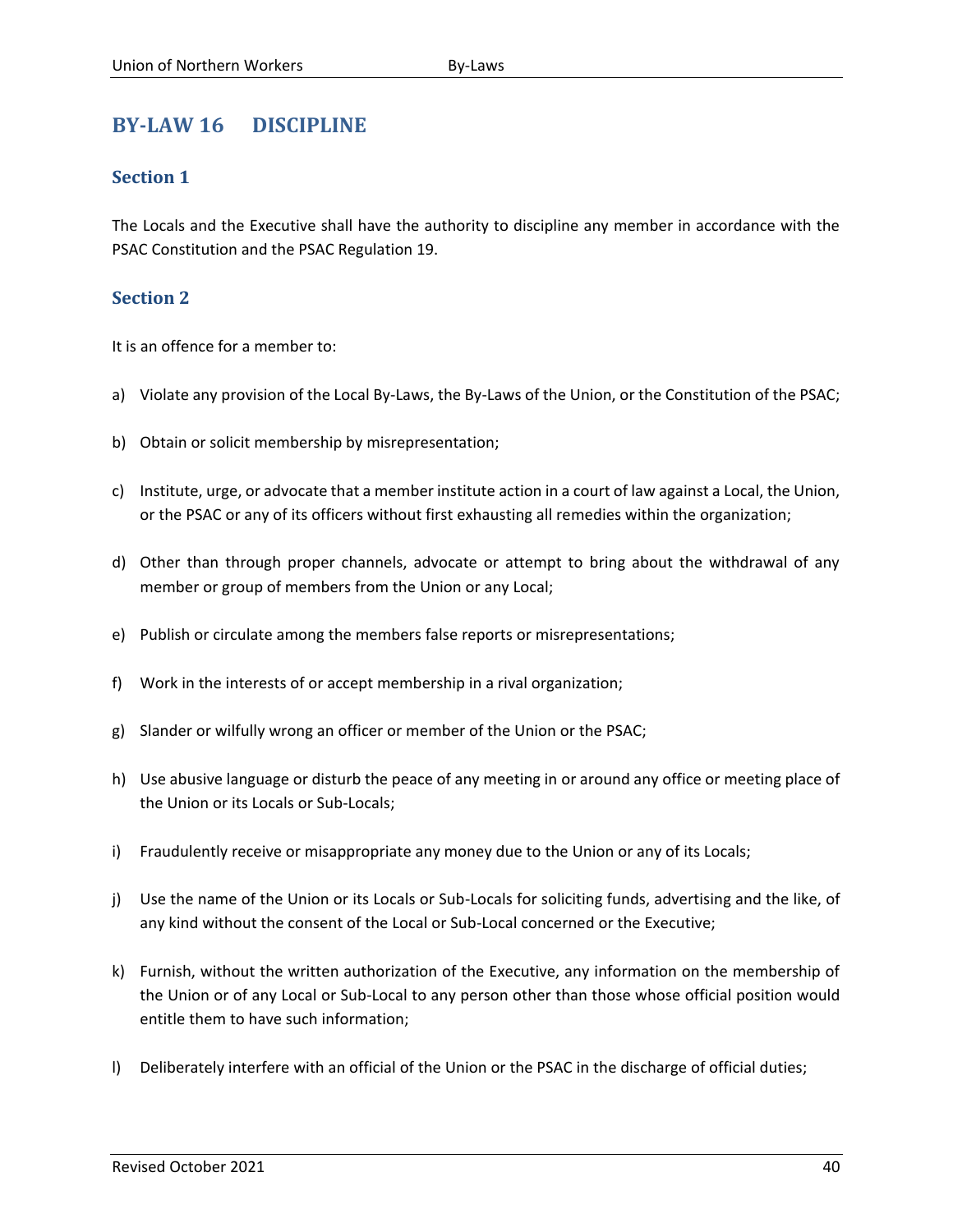- m) Cross a picket line set up by members of the bargaining unit to which the member belongs while the bargaining unit is on legal strike, provided that the member is not required by law to continue work;
- n) Engage in any conduct prejudicial to the good order and welfare of the Union or the PSAC;
- o) Sexually or personally harass another member while on Union business or during working hours at their workplace. (Convention 2002)

A member who has been found guilty of an offence enumerated in Section 2 of this By-Law may:

- a) be removed from office;
- b) be denied the right to be a candidate, delegate, or hold office in the Union and its Locals and Sub-Locals for a period not exceeding five (5) years;
- c) be liable to fine not exceeding five hundred (\$500.00) dollars payable to the Union;
- d) be suspended and expelled from membership by the PSAC National Board of Directors for a period not exceeding five (5) years; and/or (Convention 2002)
- e) receive other such lesser penalty as is deemed appropriate.

#### **Section 4**

The Full Executive of the Union of Northern Workers has the authority under PSAC Regulation 19 to remove an officer of the UNW from office. (Convention 2021)

- a) Any officer of the Union may be removed from office by the Executive or the officer's elective body when the officer has missed three consecutive meetings which, by virtue of their office, they should have attended. This removal from office will be recorded in the minutes of the meeting. (Convention 2021)
- b) Any officer of the Union may be removed from office by the Executive or the officer's elective body when the officer fails to perform their duties as required by these By-Laws or as assigned by the Executive of the Union, their Local or Sub-Local. The officer will be removed from office under the following procedure: (Convention 2021)
	- i. an officer can be removed from office by a majority vote of those in attendance at a meeting;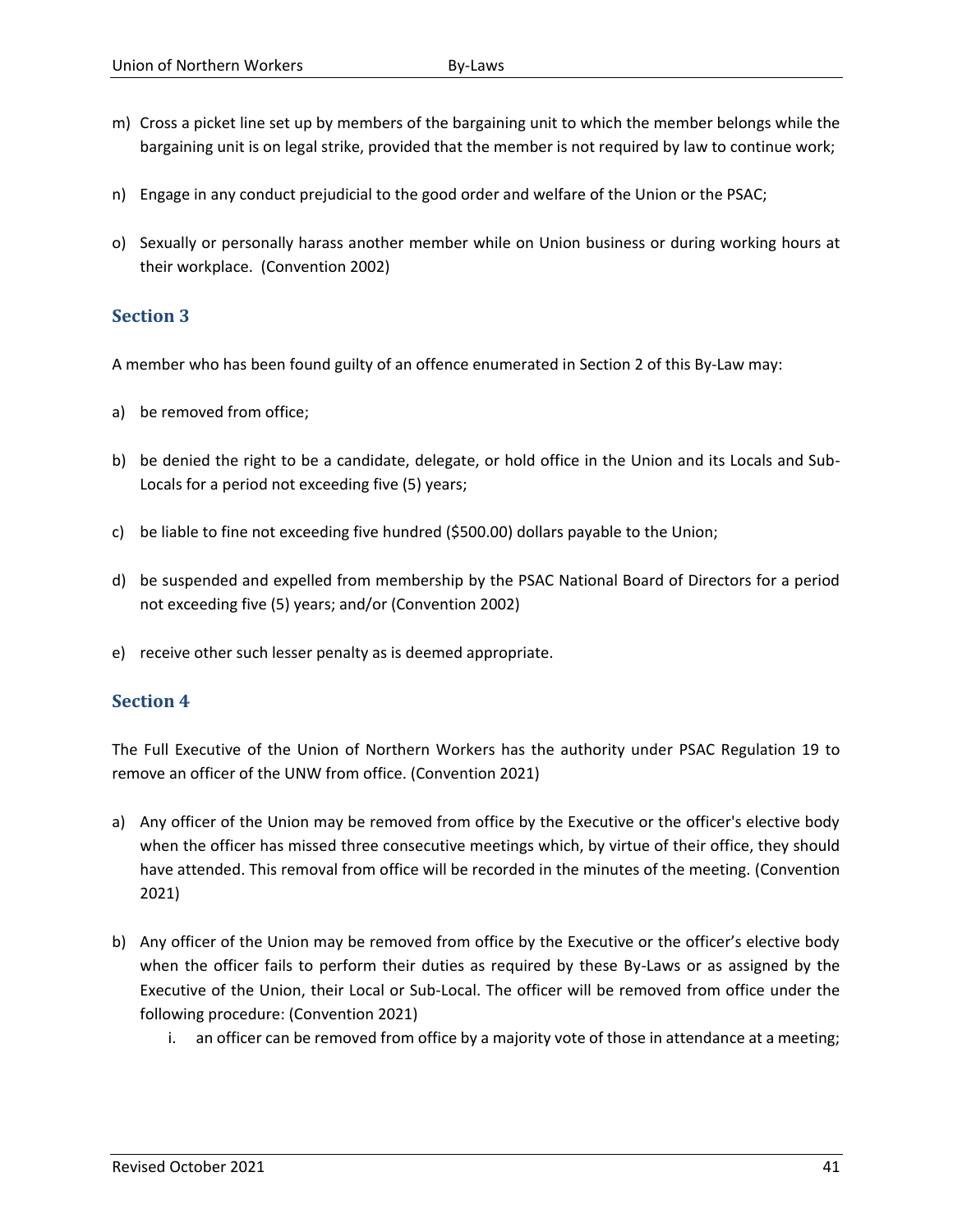- ii. a region, local or sub-local must advertise the meeting and the intent to remove from office to its membership and the officer, for a period of thirty days; or
- iii. the executive of the union must advertise the meeting and the intent to remove from office to all Union of Northern Workers Executive Officers, Local Presidents, and the officer for a period of thirty days; and
- iv. the officer subject to removal shall be provided specifics of all charges against them as well as a copy of By-Law 16, and delivery of such will be confirmed by signature of the officer which may include electronic confirmation of receipt; (Convention 2021)
- v. a motion to censure will be moved; during the debate the evidence supporting removal from office will be presented; and
- vi. the officer in question or his representative will be given the opportunity, to present a written or oral defence; and
- vii. upon carrying a motion to censure, the officer, if in attendance, will be given the opportunity to resign; or
- viii. when no resignation is presented a motion to remove from office is in order, such motion needs only a majority vote to succeed; and
- ix. a decision to remove from office is subject to appeal under section 5 of this By-Law.

- 1. A member who has been found guilty by a Local of an offence enumerated in Section 2 of this By-Law shall have the right to appeal such a finding to the Executive.
- 2. A member shall have the right to appeal a decision of the Executive under this By-Law to Convention and the procedures for the disposition of such matters shall be in accordance with the Constitution of the PSAC.

# **Section 6**

1. No disciplinary action shall be commenced under this By-Law by a Local or the Executive unless the member has been given the opportunity to show cause why such action should not be taken and has been given prior notice in writing of the alleged offence. Such notice shall contain full particulars of all allegations.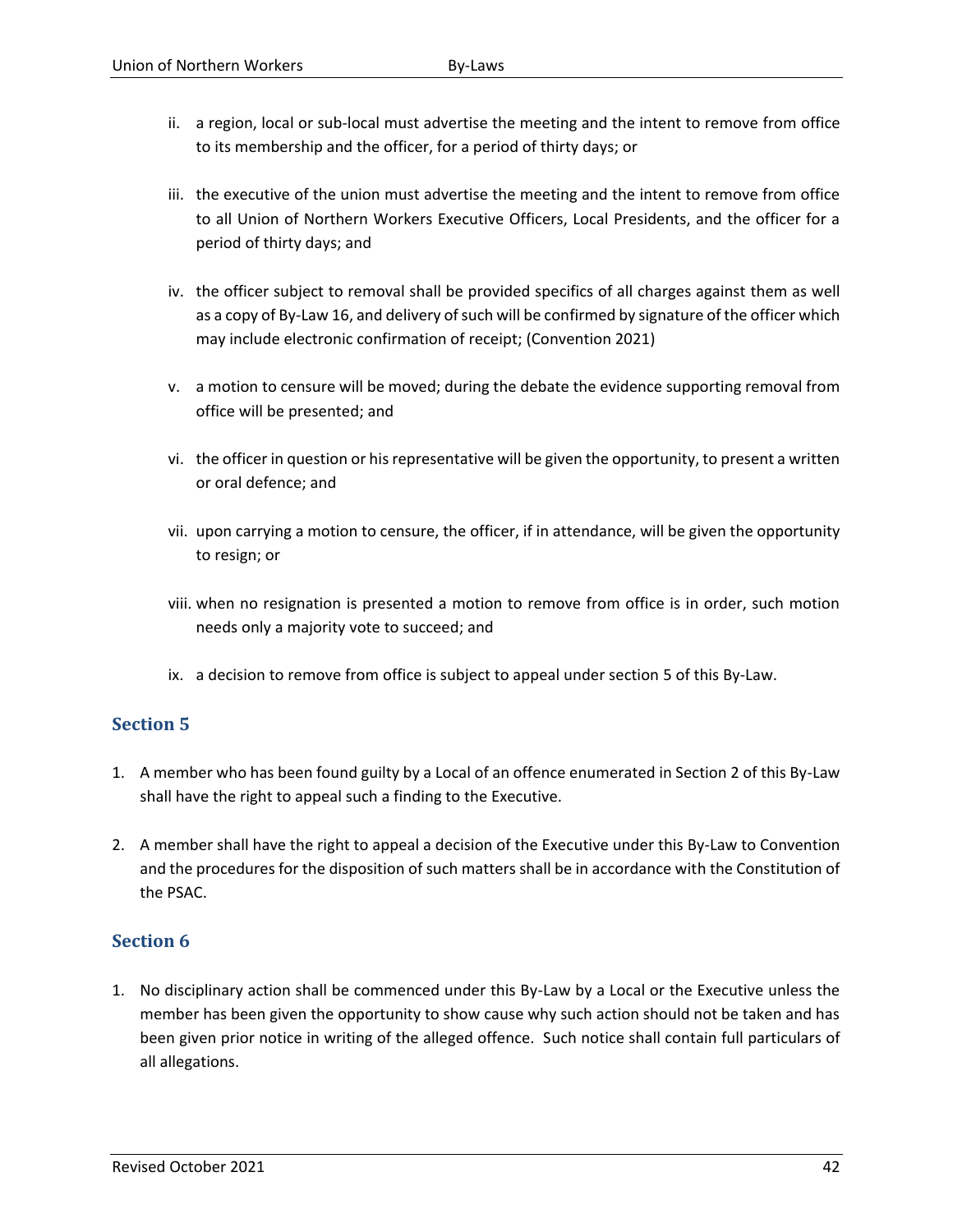- 2. A member against whom disciplinary action has been commenced under this By-Law may be represented by legal counsel or by agent at his or her own expense.
- 3. No action may be brought in any court of law against disciplinary action taken under this By-Law without taking reasonable efforts to exhaust all remedies available to the member within these By-Laws and the PSAC Constitution.

- 1. All UNW card signed members who participate in contract negotiations representing management across the table from the Union shall be subject to disciplinary action of:
	- a) A maximum of 5 (five) years Union membership suspension; and
	- b) A maximum \$5,000.00 (five thousand) fine in accordance with PSAC Constitution and PSAC Regulation 19.